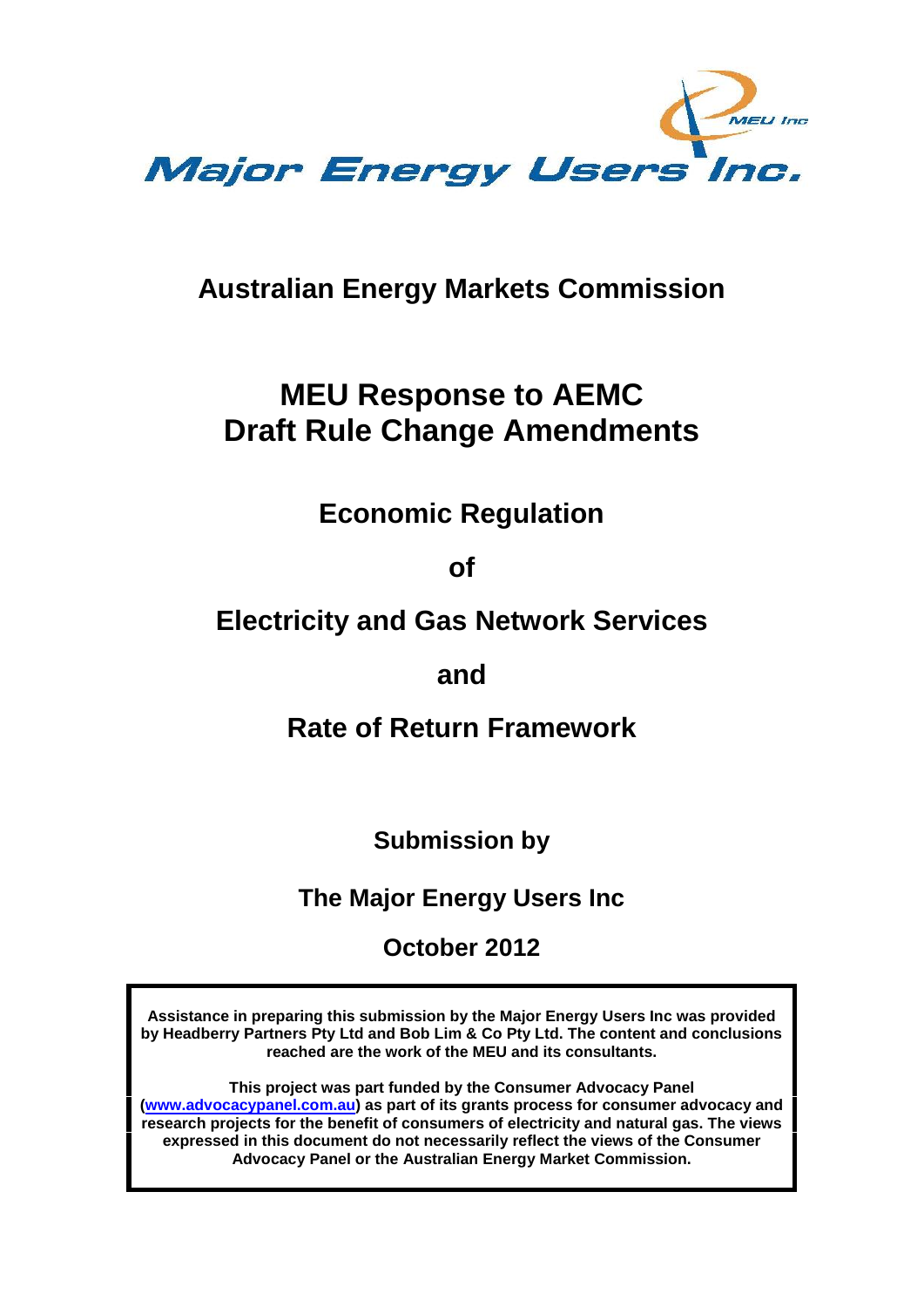# TABLE OF CONTENTS

| <b>Executive Summary</b>                     | 3  |
|----------------------------------------------|----|
| 1. Introduction                              | 5  |
| 2. Rate of return framework and cost of debt | 11 |
| 3. Capex and Opex allowances and factors     | 20 |
| 4. Capex incentives                          | 21 |
| 5. Regulatory determination process          | 27 |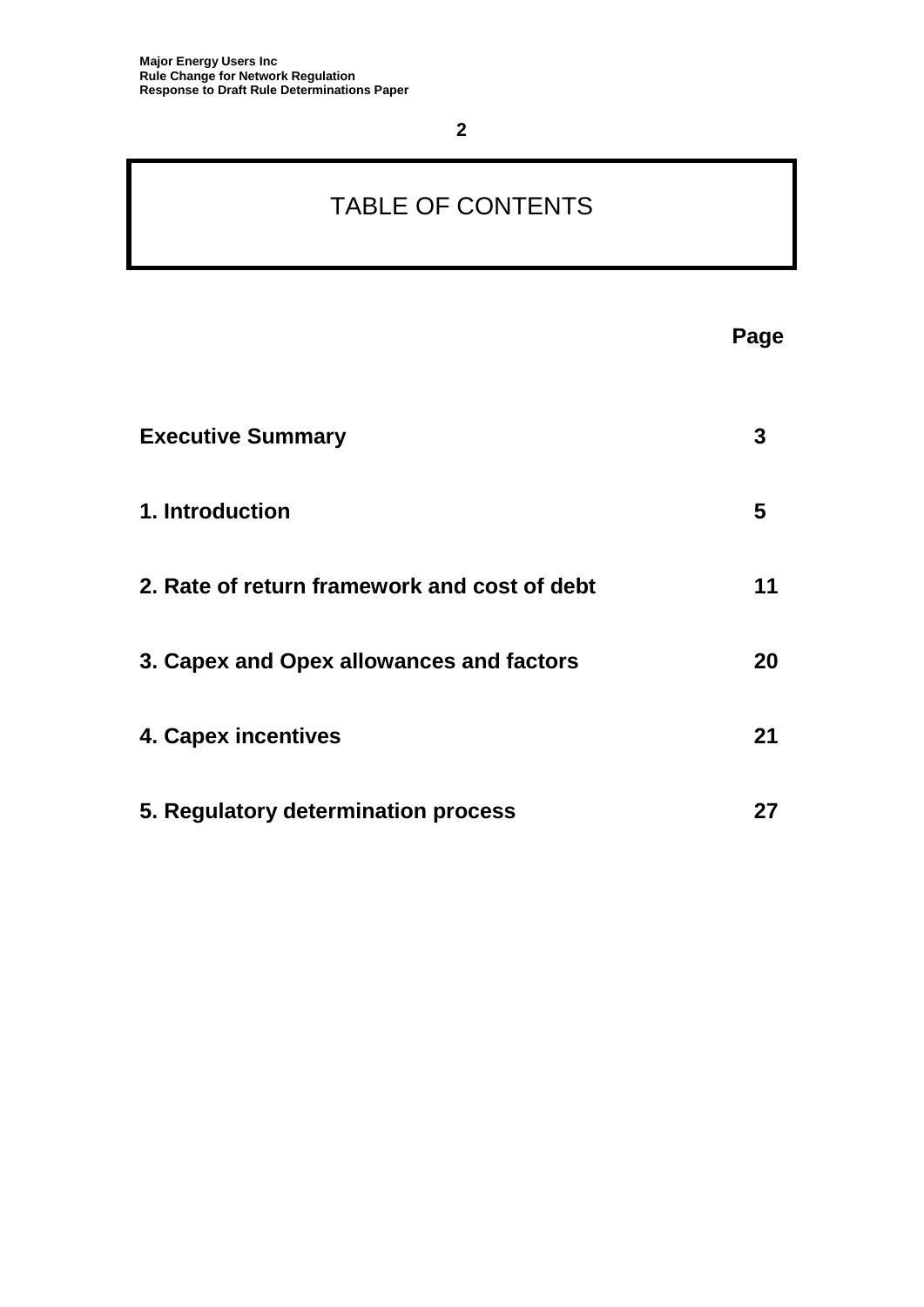## **Executive Summary**

The Major Energy Users Inc (MEU) welcomes the opportunity to provide its views on the proposed amendments to the network regulation rules. These are a response to the amendments proposed by the Australian Energy Regulator (AER) and reflect the extensive debates that have been held over many months.

The AEMC draft rule change amendments will go some way reversing over incentivisation provided to energy networks initiated by the 2007 transmission revenue and pricing rules. As history has shown, the economic regulation of energy networks over the past five years has been a failure, as the outcomes of the last cycle of network regulation have resulted significantly escalating network costs and prices which were driven by gold plating and over investment. As a consequence of these massive price rises, there have been severe economic and social consequences for consumers.

Whilst the MEU supports most of the AEMC's draft amendments, there are a number of areas and issues where the AEMC has not gone far enough in reducing or minimising incentives for potential over investment by the networks. This is highly regrettable as it not only represents a missed opportunity to redress the cost/price trends over the past network regulation cycle, but poses a potential risk that the amendments will not constrain monopoly networks over claiming future costs and revenues.

The AEMC's draft decision has effectively assumed that State owned networks will access debt at market rates, rather than through the State finance corporations at lower costs for the debt raised. This assumption is not supported by any evidence – in fact the evidence is that State owned networks do secure debt at lower costs than the privately owned networks. Nearly 80% of all electricity network assets are owned by State governments so the cost impost to consumers of this assumption will be significant and implicitly will cause most consumers to pay higher charges for their electricity transport than is needed.

The reasons provided by the AEMC to support its draft decision regarding debt costs are not convincing or supported by evidence; they certainly do not reflect the actualities faced by consumers. The failure by the AEMC to recognise such commercial realities in the 2007 was a major factor in its transmission revenue review which led to the current Rules being considered to be biased towards the networks and in need of changes now accepted as being needed.

The AEMC's draft decision that it does not see that there is a basic capex incentive embedded in the structure of the regulatory approach set within the National Electricity Rules reveals a basic lack of understanding of how capex is controlled in the real world of commerce. The assumption that, if actual capex (regardless as to how it has been used) has the same (or lesser) value

**3**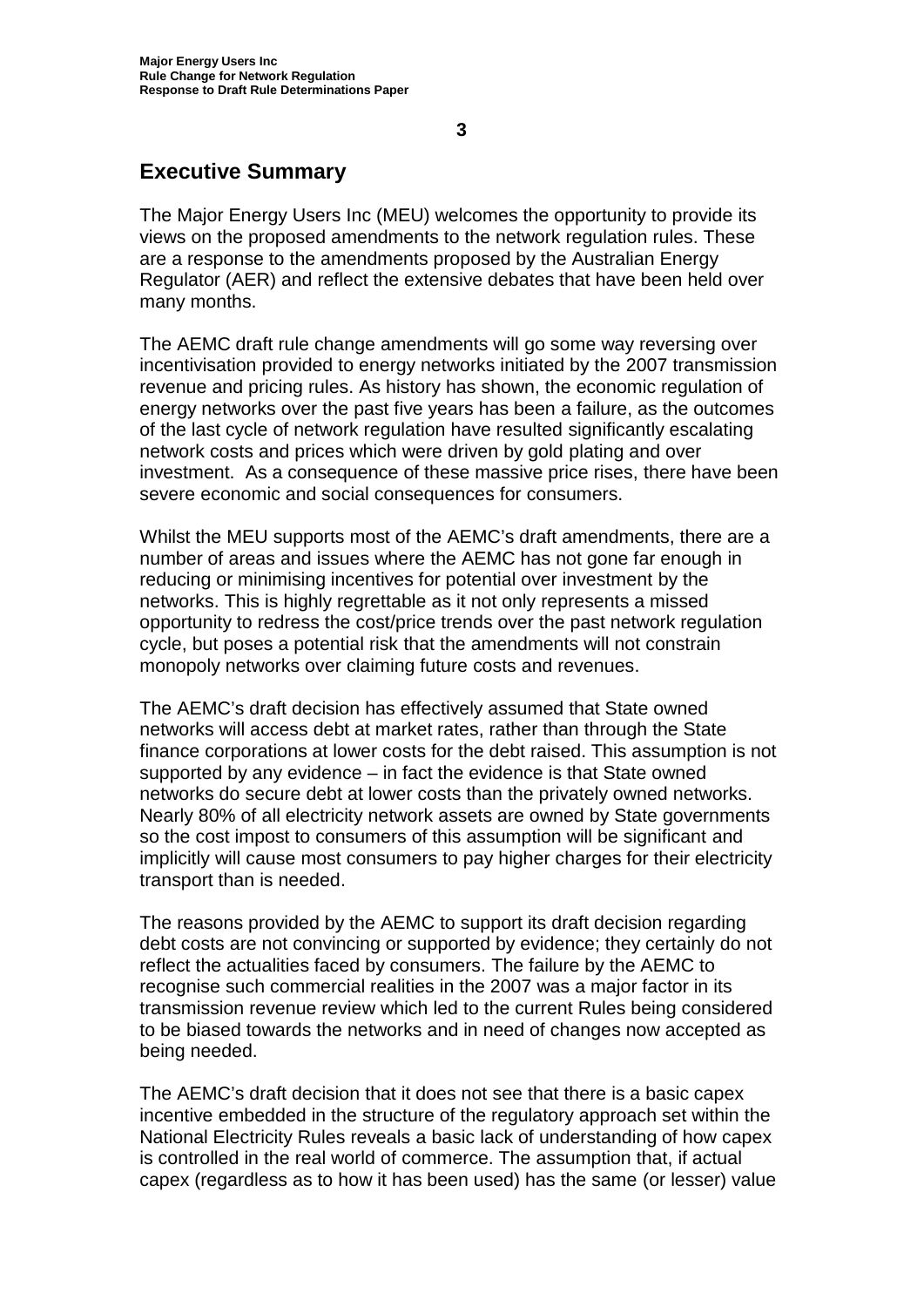to the ex ante capex allowance provided by the regulator, the actual capex will be efficient and allowed to be rolled into the asset base, is a bold assumption indeed. To constrain the AER to only be able to exclude any actual capex if the total amount of actual capex exceeds the allowance, is simply not in the best interests of consumers.

The AEMC recognises that actual capex might not be efficient and requires the AER to monitor (ex post) whether such capex was efficient. What the AER does with this information is limited in the extreme. Regardless of the AER conclusions, the capex is assumed to be efficient provided that the actual capex does not exceed the capex allowance. Presumably, the AER is to use such knowledge in its assessments of future capex allowances, yet there is no guidance as to how this is to occur. Even if the AER does assess future allowances on the basis of acceptable future work, there is still no restraint on the network using the allowance for other (inefficient) tasks. Even the AEMC consultant (PB) implies that there are no "teeth" in the new draft rules.

The AEMC draft decision assumes that a regulated firm will provide a benefit to consumers by the efficient deferral of capex. The draft decision does not address the essential asymmetry in capex deferral that incentivises a network to defer investment because by doing so it can retain all of the benefit of such a deferral for itself, whether this deferral is within a regulatory period or between periods.

The MEU strongly considers that consumers' interests deserve a better appreciation of commercial realities than the AEMC has provided in its draft decision. There are potentially many sizeable "holes" in the draft rule amendments that will still provide over incentivisation and which drive network investments and cost claims higher than is necessary in the next regulatory pricing cycle.

The MEU attempted to fill some of these "holes" in its proposed network rule changes and it notes that there has been some attempt in the AEMC draft rules to address some of the MEU concerns. Unfortunately, the AEMC has not entirely addressed all the MEU concerns.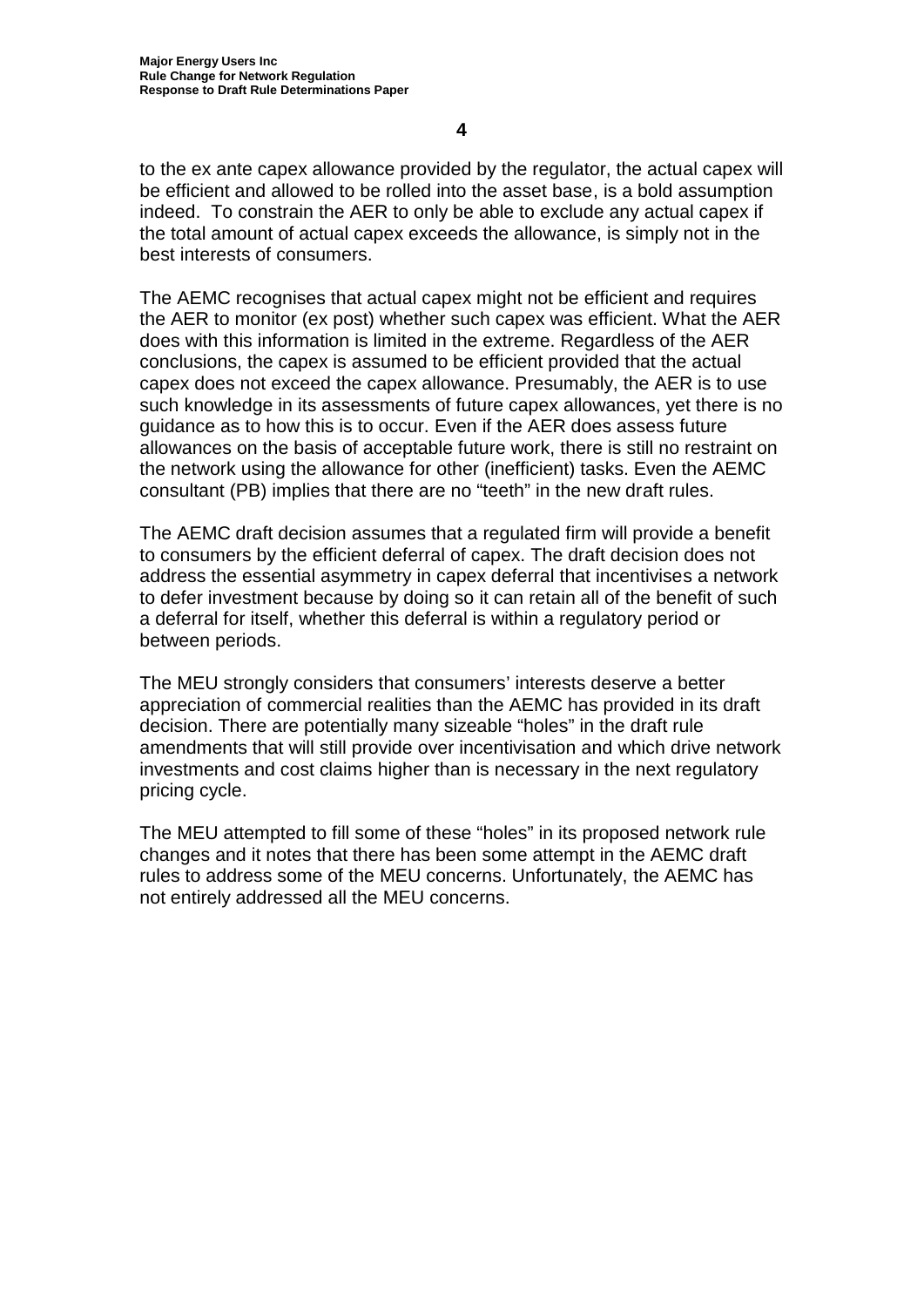**1. Introduction**

## **1.1 Overview**

There is little doubt that electricity and gas prices to consumers are growing at a rates far in excess of general inflation. This observation has been noted by many independent parties and has been most recently demonstrated by the decision to undertake a Senate Select Committee review into high electricity prices.

It has also been observed that one of the main causes of this massive increase in energy prices has been the regulatory framework developed in 2007 for electricity transmission networks by the AEMC, which has resulted in a significant shift in incentives to allow network businesses to increase their costs and minimise the ability of the regulator to limit the excessive claims for increased costs. These rules were opposed by consumers, including the MEU, and the AER, but their concerns were largely put aside. The rules developed for electricity transmission were then generally applied to electricity distribution network regulation in 2008 and then to gas network regulation in 2009.

As a result of the failed approach to economic regulation of networks, the Australian Energy Regulator (AER) proposed a series of changes to the electricity and gas rules to redress this imbalance of incentives, which had allowed the networks to receive significant increases in revenues for the provision of energy transport on their networks.

As a result of the proposed rule changes, the AEMC has instituted a series of consultation and discussion papers and workshops and this obtained strong stakeholder engagement into the rule change assessment process. In this regard, the Major Energy Users Inc (MEU) welcomes the opportunity to respond to the AEMC draft rule change amendments.

In general, the MEU supports most of the AEMC draft amendments.

However, there are a number of areas/issues where the MEU considers that the AEMC has not gone far enough in reducing or minimising the incentives for over-investment by the networks. For example:

 Whilst recognising the difficulties in having in the Rules different rates of return for networks to reflect the differences in incentives of state versus private ownership, there needs to be certain rules implemented that prevent state-owned networks from taking advantage of their lower cost of capital to embark on spending sprees, especially in light of the observed experience of inadequate governance arrangements applying to state owned networks during the previous price review round..

**5**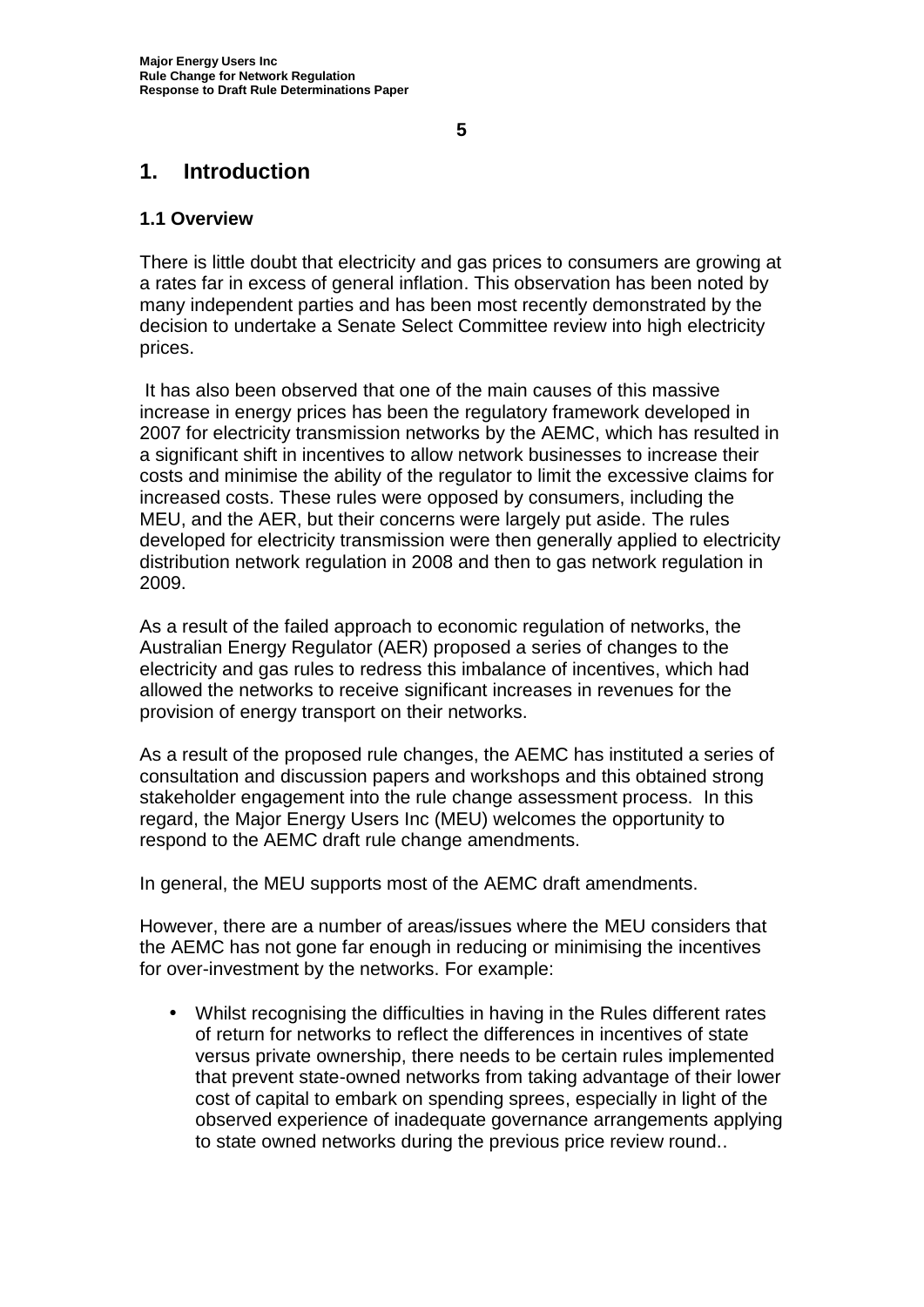- The MEU is not convinced with the AEMC's relaxed attitude vis-à-vis capex incentives. The issue of backloading of actual capex is a serious one and poses risks for consumers
- We are not convinced that the ex-post audit of the RAB should be capped.

We address these and other concerns in more detail in the later sections of this submission.

## **1.2 The definition of the term "efficient"**

In the Energy Objectives and throughout the AEMC analysis and the rules there is frequent reference as to the need for investment, allowances and network operation to be efficient. The MEU considers that the term needs to be clearly defined as it is clear that there are different views as to what is considered to be efficient in terms of regulation. The MEU considers that such an approach is appropriate because the drafters of the Energy Laws saw that such was necessary and clarified what was intended through the use of the second reading speeches. There is no reason that this practice should not extend into the new Rules for the guidance of the AER when it is permitted to exercise its discretion.

With a clear definition in the rules as what is considered to be efficient, this will set a benchmark against which the AER can assess claims for costs in setting the regulatory allowance for a network.

As a starting point, the second reading speech when the National Electricity Law was introduced in 2005 stated:

"The market objective is an economic concept and should be interpreted as such. For example, investment in and use of electricity services will be efficient when services are supplied in the long run **at least cost**, resources including infrastructure are used to deliver the greatest possible benefit and there is innovation and investment in response to changes in consumer needs and productive opportunities.

The long term interest of consumers of electricity requires the **economic welfare of consumers, over the long term, to be maximised**. If the National Electricity Market is efficient in an economic sense the long term economic interests of consumers in respect of price, quality, reliability, safety and security of electricity services will be maximised." (Hansard: SA House of Assembly 9 February 2005 page 1451) (emphasis added)

Unfortunately, all too often, the concept as to what is efficient is not applied in terms of how the second reading speech defines "efficient". It is clear from this definition that an efficient outcome will be to provide an outcome for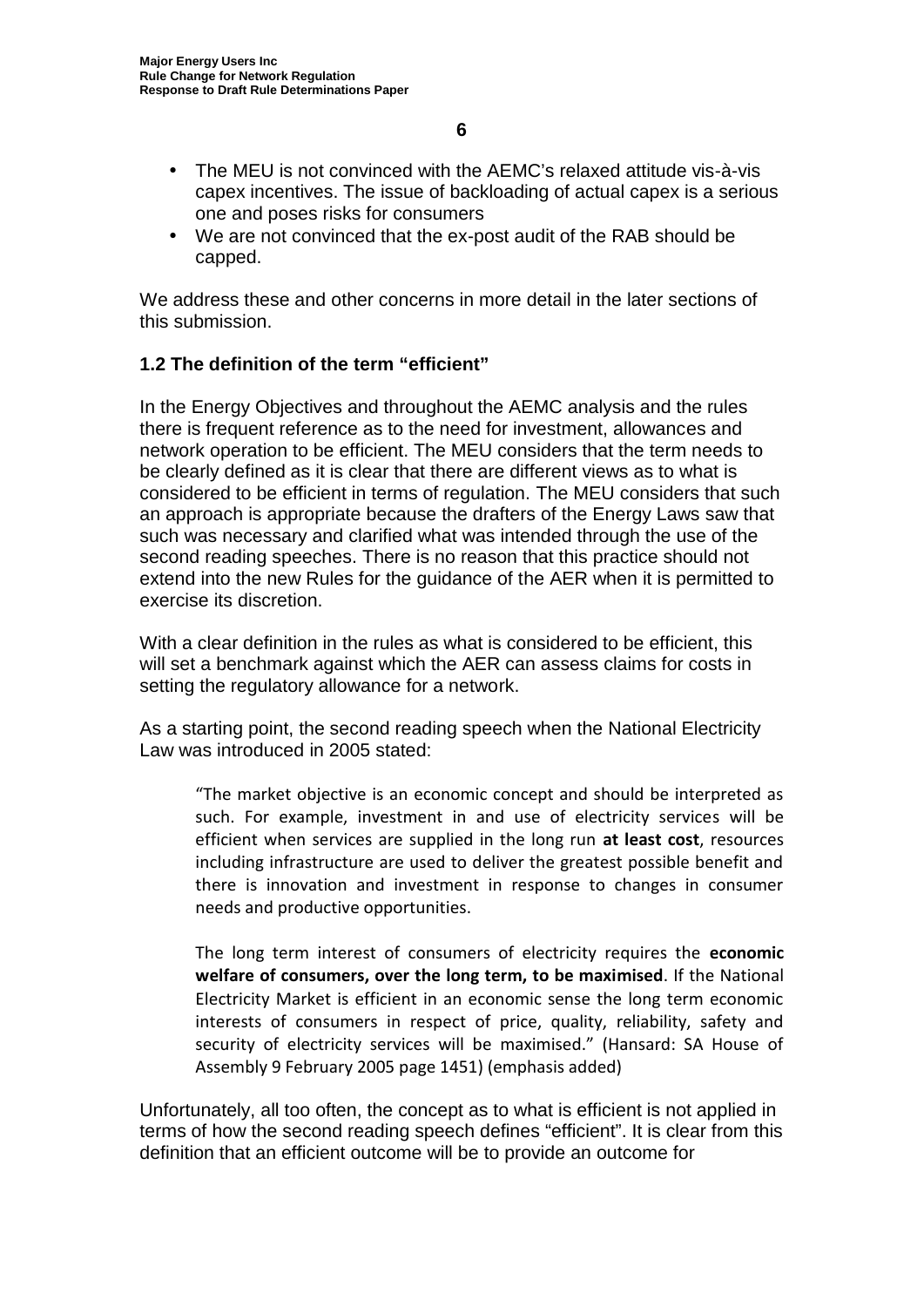consumers that will be **at least cost** and that the **welfare of consumers [will] be maximised.**

The second reading speech emphasises that the least cost and welfare of consumers is to be assessed over the long term. It is interesting to note that the Limited Merits Review Expert Panel discusses this feature in its assessment of the appeals process. The Panel obviously sees that the aspect of the long term interests needs clarification and that there might be differing views as to how this aspect of the Energy Objectives can be interpreted.

In their Review of the Limited Merits Review Regime stage one report, the Expert Panel comments:

"Specifically, assessing the 'long term interests of consumers' – the criterion that lies at the heart of the NEO and NGO – requires a balancing of the consequences of regulatory decisions for potentially conflicting purposes (promoting the interests of consumers today and promoting the interests of consumers tomorrow)." (page 6)

They go on to state:

"It is the long-term interests of consumers that are relevant. This cannot reasonably be interpreted as meaning that the interests of consumers today are irrelevant, and that the only thing that matters is the welfare of energy consumers at some distant point in time. It does, however, mean that it is not just the interests of consumers who will vote in the next election that count: there are future generations also to be taken into account. To the extent that the AER is required to engage in 'balancing' judgments, the chief balancing required is between the interests of consumers at different points in time." (page 37)

It is quite clear that the long term interests of consumers needs to be assessed under two aspects. If, for example, an issue has no long term effects, than the long term interests of consumers will be the same as those of present consumers and this is how the impact should be assessed. If, for instance the interests of future consumers might be different to those of current consumers, the decision needs to balance the interests of both, with a bias to the interests of future consumers.

When the issue of defining "efficient" is combined with the views of the "long term interests" having clear definitions of both these aspects included in the rules will provide a benefit to the AER when exercising its discretion to reach decisions.

For example, in the case of setting the debt premium, there is no long term benefit (ie a benefit for long term consumers) for current consumers to provide an NSP for a debt premium that exceeds their current costs for the provision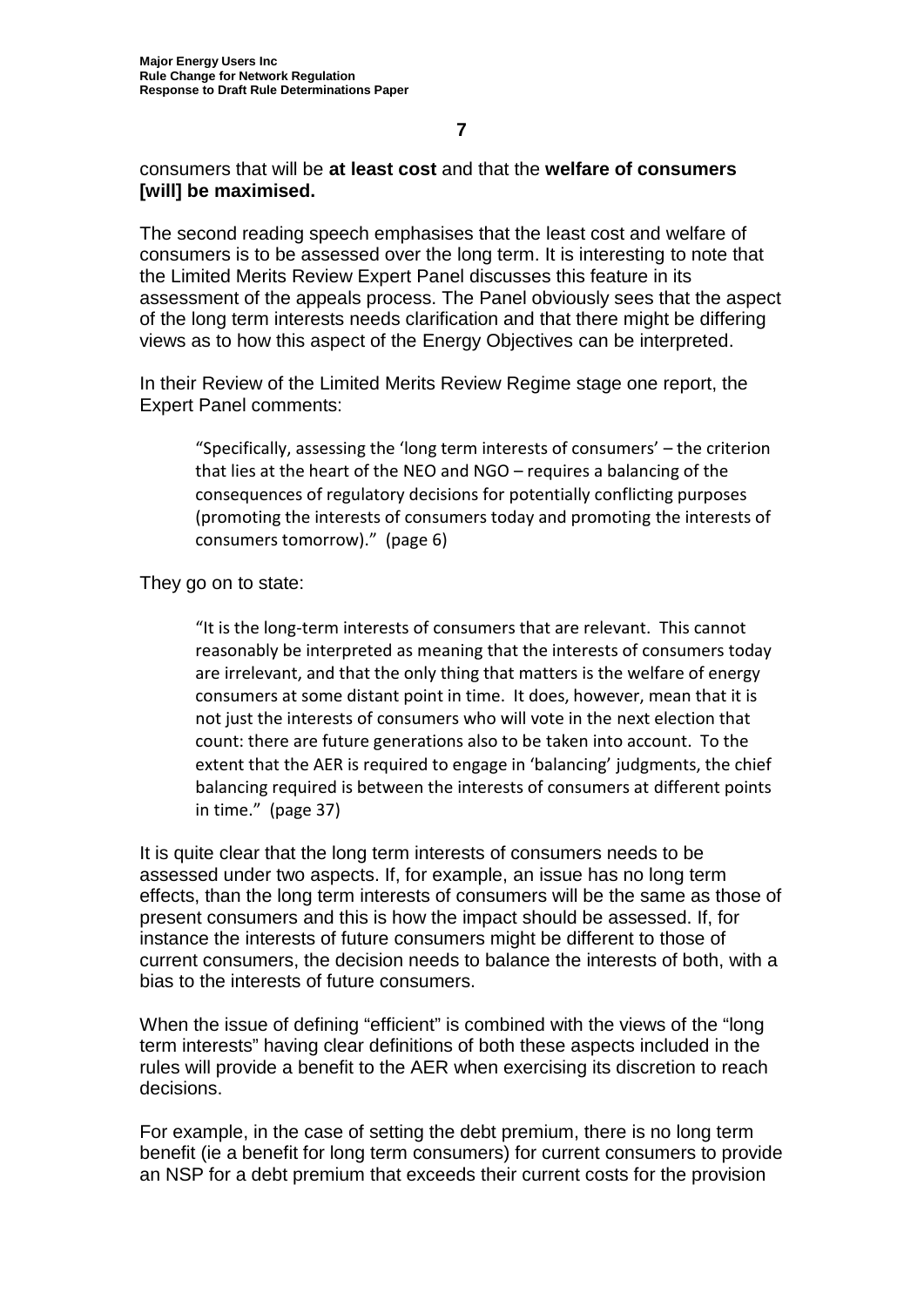of that debt. The requirement of the Energy Laws that the allowance be efficient supports the requirement that the debt premium be provided at the least cost to consumers as this is the efficient level. The long term interests of consumers would be the same as those of current consumers and therefore there is no need to balance increased costs to current consumers against lower costs for future consumers.

The MEU therefore considers that the rules need to define these critical features of "efficiency" and "long term interests of consumers" so that there can be no doubt as the basis of which the AER will be required to exercise its discretion.

## **1.3 What is regulation intended to provide**

In discussions the MEU has had with the Limit Merits Review Expert Panel, it became clear that the prime purpose of a revenue reset review was to set a "bucket of money" which the regulator considers provides sufficient revenue (but not more) for the network owner to provide the required services. The current rules provide a mechanism for the regulator to develop what it considers to be an appropriate allowance through the use of the building block model.

In its Review of the Limited Merits Review Regime Interim Stage Two Report the Expert Panel comments:

"…it can be noted that there has been, throughout the course of the review of the LMR, a body of opinion to the effect that it is the intention of the NER and the NGR that, in making price/revenue determinations, the AER is required to confine its evaluations to specific matters identified in the rules, and then to reach a final determination by, without further ado, simply adding up the results of these piecemeal exercises (sometimes referred to as the 'bottom up' approach). The Panel does not believe that this is a sensible interpretation of the policy intent – as is illustrated by the defects in the cost of-capital outcomes identified in Stage One – but, given the persistence of the view, it might be appropriate for the Panel to recommend that any ambiguities about the intentions of public policy be resolved via rule changes, and that the relevant issue be thereby put firmly to rest." (page 11)

In effect, what the Expert Panel appears to be stating, is that regulation is intended to be seen in a holistic way – as a complete entity – and not seen as a series of discrete elements. By forming this view, it becomes clear that the AER is required to develop a total allowed revenue which *in its totality* provides a decision as to what is an efficient allowance, regardless of the method of its development.

This concern raised by the Expert Panel goes directly to the core of the regulation of networks The MEU considers that the rules should include a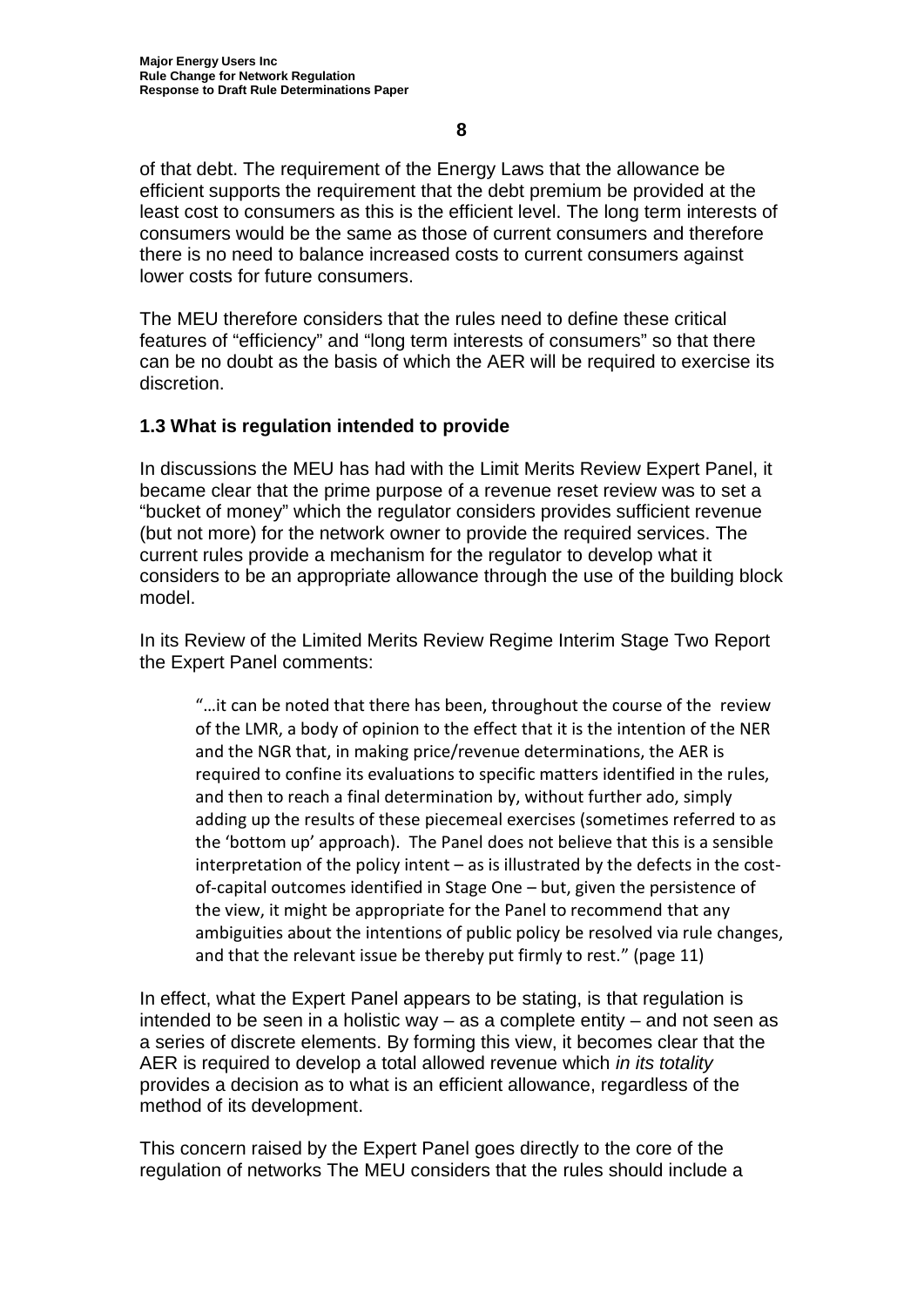clear statement that the regulatory allowance is to be seen as a holistic assessment and not a series of discrete elements which have been added together.

## **1.4 State vs Private ownership**

The LMR Expert Panel makes a further observation about regulation.

In its Interim Stage Two Report the Expert Panel makes an observation about:

"…policy concerning the *ownership* of network service providers, and in relation to ownership issues the following can be noted:

- The NER and NGR are based upon an economic approach developed for the regulation of *privately owned* utilities.
- Whilst the approach can, and has, been applied to state owned entities international experience tends to indicate that it is more difficult to get to work effectively. Underlying issues include a relative lack of incentives to reduce costs in publicly owned monopolies, and intra-government conflicts relating to the supervision of publicly owned monopolies (most typically between that part of government responsible for performing shareholder functions and the regulatory authorities)." (page 12)

This is a very important observation, as the regulatory regime (and its associated rules) is predicated on incentive regulation. The Expert Panel is of the view that incentives for privately owned firms need to be different to those for publicly owned corporations. This means that the incentives that are integrated into the rules need to reflect this fact.

To a large degree, the rule change proposed by the EURCC is based on the fact that publicly owned corporations are able to access debt at levels well below the levels privately owned firms can. This disparity results in publicly owned corporations being awarded a much higher cost of capital than they incur, with the result that there is a much greater incentive for publicly owned corporations to over invest than applies to privately owned network providers, which face a different set of discipline..

The MEU considers that the new rules must reflect that there needs to be different incentives applied to privately owned NSPs than are applied to publicly owned NSPs.

## **1.5 Tension between the NEO/NGO and RPP**

The development of the Energy Rules is predicated on the Energy Law Objectives (NEO and NGO) and the Revenue and Pricing Principles (RPP).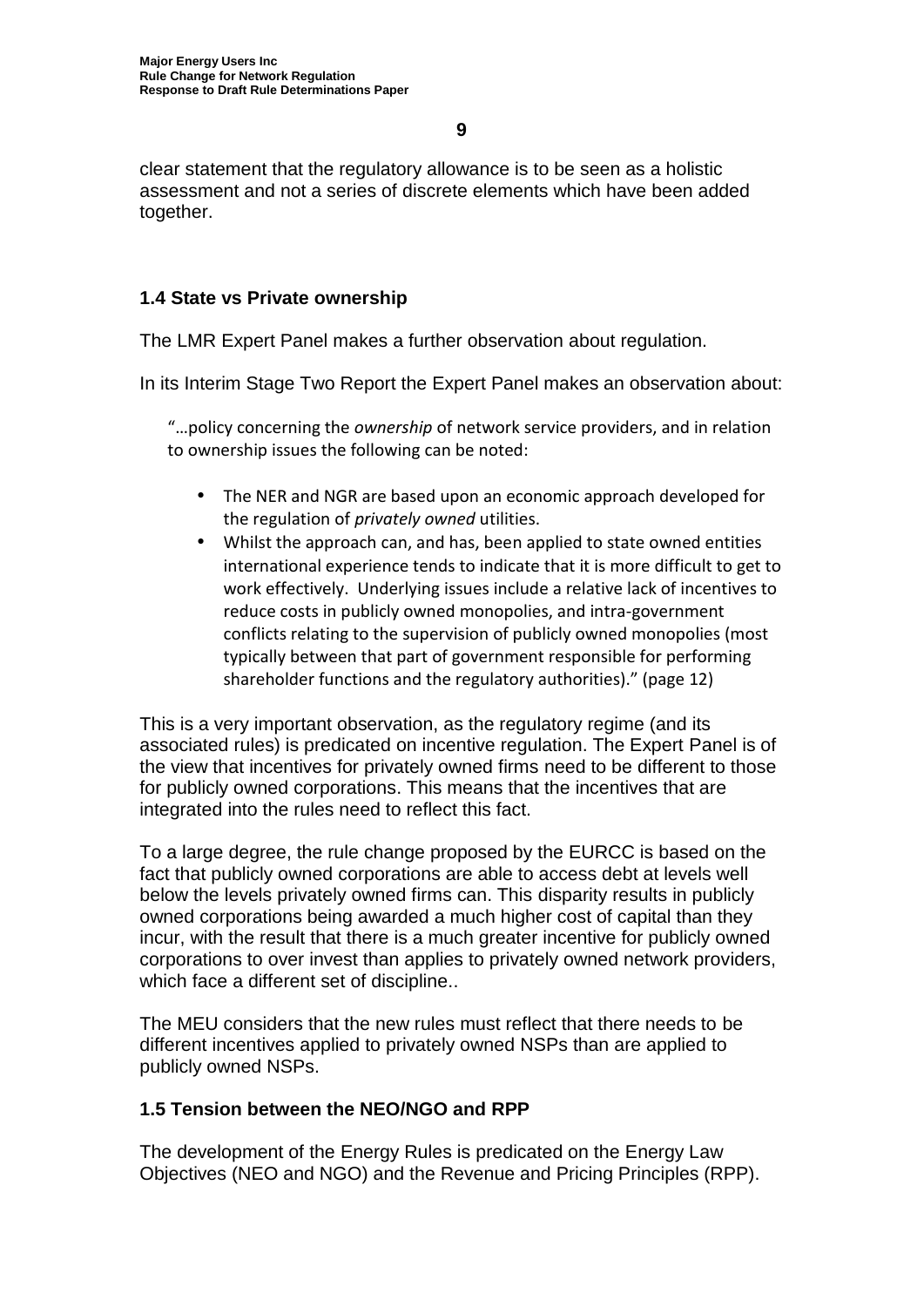As discussed in section 1.2 above, the Energy Law Objectives are that the outcome delivers the least cost for consumers over the long term and that consumers' welfare be maximised.

In contrast, the RPP discusses the needs of networks in terms of minimum requirements that the rules must deliver to NSPs especially in terms of at least the recovery of efficient costs and a rate of return that reflects the risks faced by the NSP.

These differences in emphasis mean that there is tension between the Objectives and the RPP.

The rules should therefore provide guidance as to how this tension and dichotomy between the two sets of Law requirements must be managed. The MEU considers that the Rules should provide a view that:

- The Rules are designed to ensure that the NSP is granted recovery of its efficient costs but no more, as the Objective requires the services to be provided at least cost
- The rate of return should reflect the risks inherent in providing the services, but if risks are transferred to consumers (or tax payers), then the rate of return should reflect the lower risks faced by the NSP.

## **1.6 The structure of this response**

The structure of this submission from the MEU follows the same structure of the AEMC Draft Rule Determination.

The following four sections of this submission address:

- Rate of return and cost of debt
- Capex and opex allowances
- Capex incentives
- Regulatory process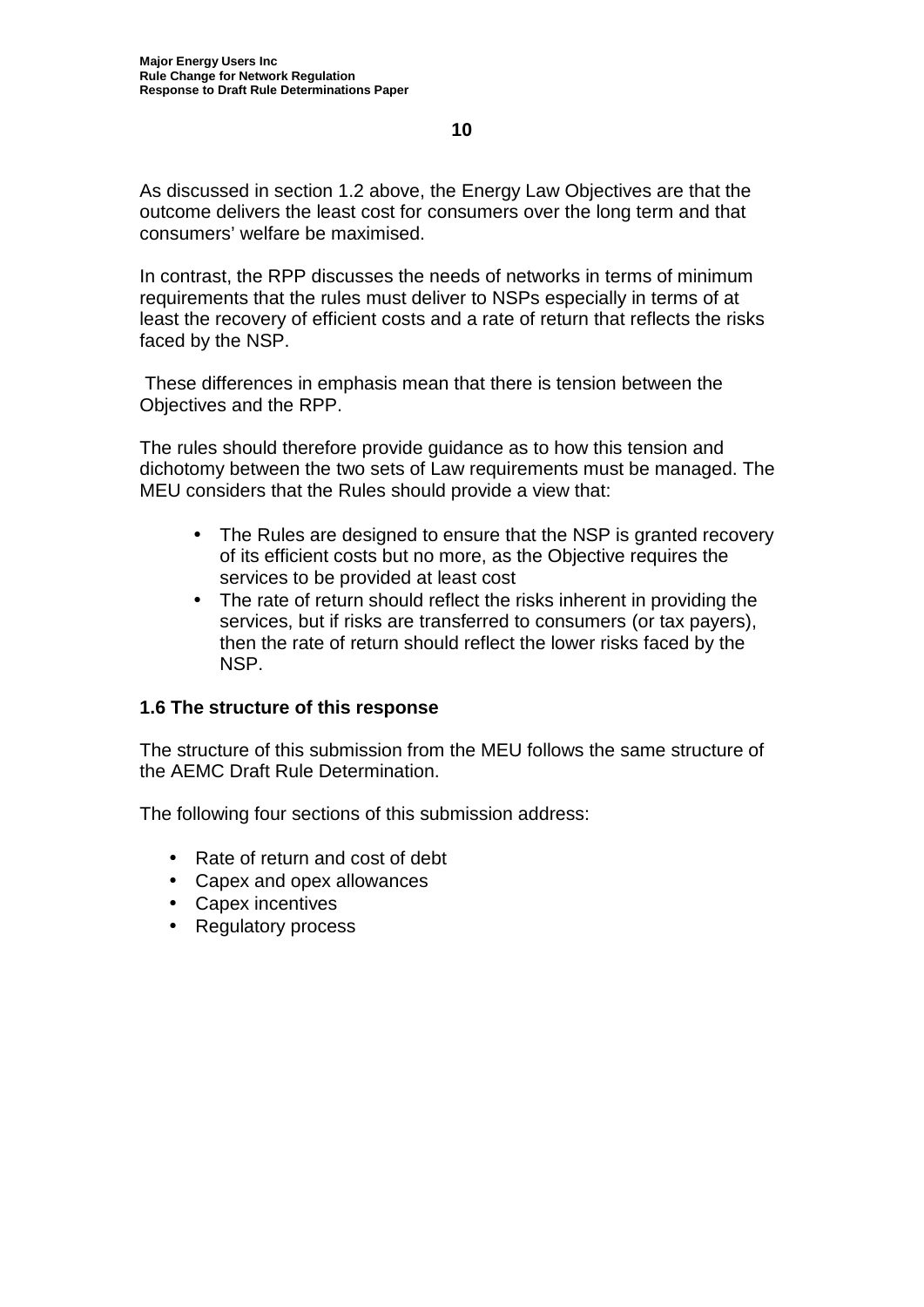## **2. Rate of return framework and cost of debt**

The Major Energy Users Inc (MEU) agrees with the AEMC that:

- There is a strong case for a common framework under the NER (including as between transmission and distribution) and NGR for setting the rate of return
- Requires the regulator to determine a rate of return that meets an overall objective focussed on the rate of return required by a benchmark efficient service provider
- The regulator develops, after consultation, the rate of return guidelines setting out the approach it intends to take, with the guidelines reviewed at least every three years
- The regulator and the appeals body focus on whether the overall estimate of the rate of return meets the overall objective for the allowed rate of return, which is closely linked to the NEO, the NGO and the RPP
- The regulator decides on the best approach for determining a rate of return.

The MEU supports the Commission's broad approach on its proposed common rate of return framework:-

"The Commission's proposed rate of return framework therefore has an overall objective for the allowed rate of return. In order to meet the NEO and the NGO, this objective reflects the need for the rate of return to correspond to the efficient financing costs of a benchmark efficient entity with similar circumstances and degree of risk as that which applies to the service provider whose rate of return is being determined." (AEMC Draft Rule Determination Paper, Page 46)

However the MEU support is qualified in two key aspects.

Firstly, the rules need to define what is considered to be a benchmark efficient entity and the basis on which this is to be identified. Considerations such as whether this benchmark entity is:

- Assessed on a national or international basis
- Just based on energy network service providers or use a wider scope of entities accessing debt and equity,
- Based on the total rate of return or just the elements that are used to develop the benchmark,
- Reflective of the actual costs incurred by entities.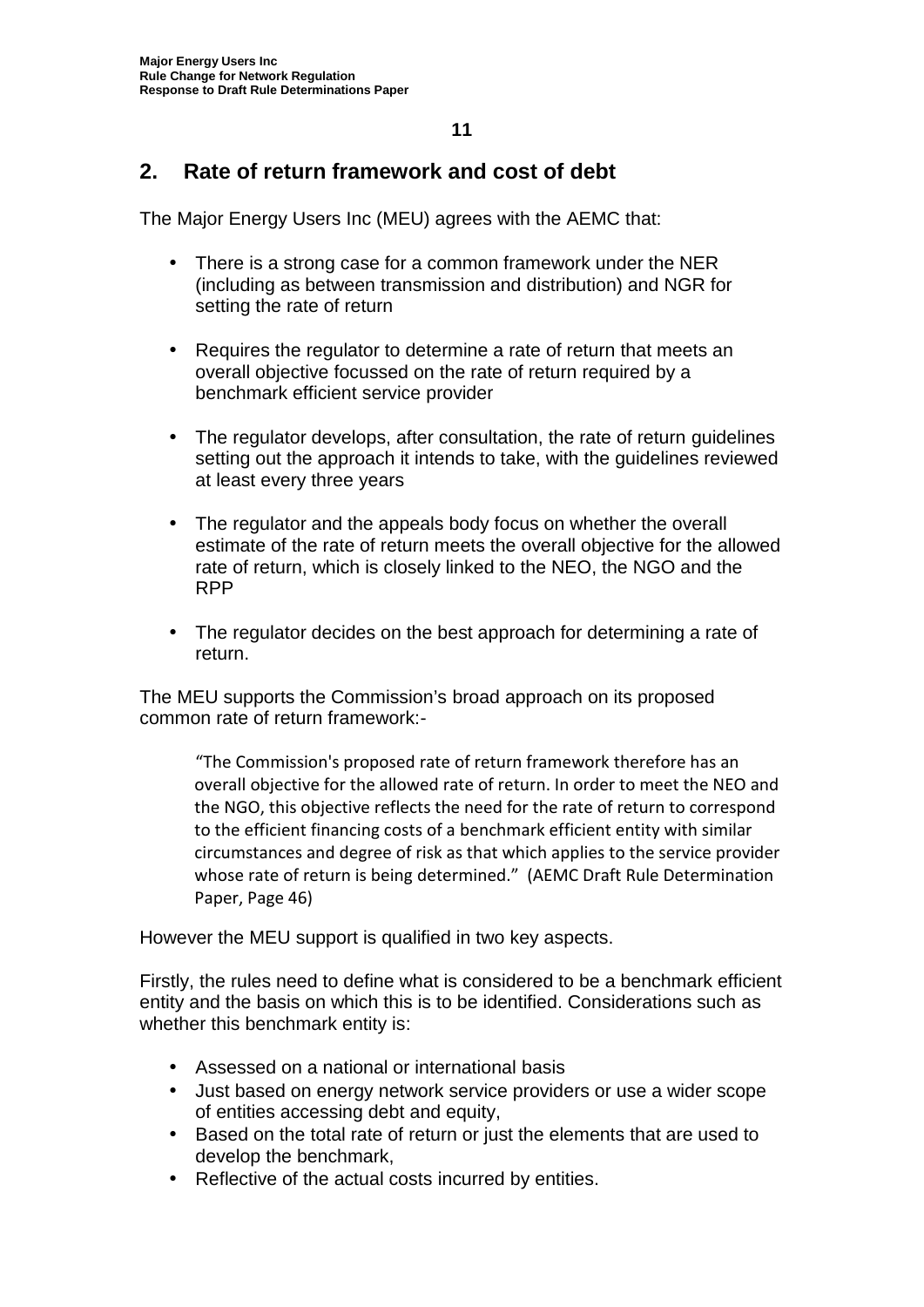The MEU considers that the regulator should be required to assess the calculated rate of return allowed to regulated networks and to benchmark this across a much wider basis than just energy network service providers. This

will allow the regulator to identify if the allowed rate of return exceeds the risk profile of the firm compared to returns achieved in the competitive market

Secondly, as noted above, the rates of return for privately owned NSPs will be different to those required by publicly owned NSPs which are able (and in some cases required) to access debt from their state government finance corporations at lower rates than is available to privately owned NSPs. This means that the benchmark entity will have to be different depending on the basic ownership structure.

## **2.1 Best practice in securing debt**

There has been extensive debate during the review of the proposed rule change as to the basis on which the rate of return should be developed. There was not any argument that the rate of return should not be efficient and there was no view that it should not reflect best practice, especially in terms of securing debt. The issue of best practice recognises that the market is constantly changing and therefore the tools for accessing debt the most efficiently will constantly change. The rules must therefore be crafted in such a way that the regulator must have the flexibility to assess the most efficient way of securing debt at the time the regulatory decision must be made. To constrain the regulator as occurs in the current rules must be avoided.

The concept of best practice is core to ensuring that the way debt is secured is done in the most efficient way so that consumers can benefit from the incentive regulation which is the basis for energy market regulation. Incentive regulation is based on the premise that the regulated entity will use all of its skills to reduce the costs it incurs in providing the service. Just as there are programs for efficiency sharing for opex (the Efficiency Benefit Sharing Scheme – EBSS) so should there be a methodology whereby a regulated firm should be encouraged to be more efficient in the securing of its debt – recognising that debt is a cost for the regulated firm, just as opex and capex.

As a minimum, it would be expected that the structure the regulated firm has previously accessed its debt will provide guidance as to the expectation of future debt structure. Therefore, it would be expected that the regulator should be required to analyse the way the regulated firms have accessed debt in previous years as this is likely to indicate the most efficient approach to debt provision. This means that the rules need to require the regulator to examine the historical approach used by the regulated firms so that it can assist in identifying the most efficient structure for debt acquisition.

The allowed rate of return objective for electricity networks is: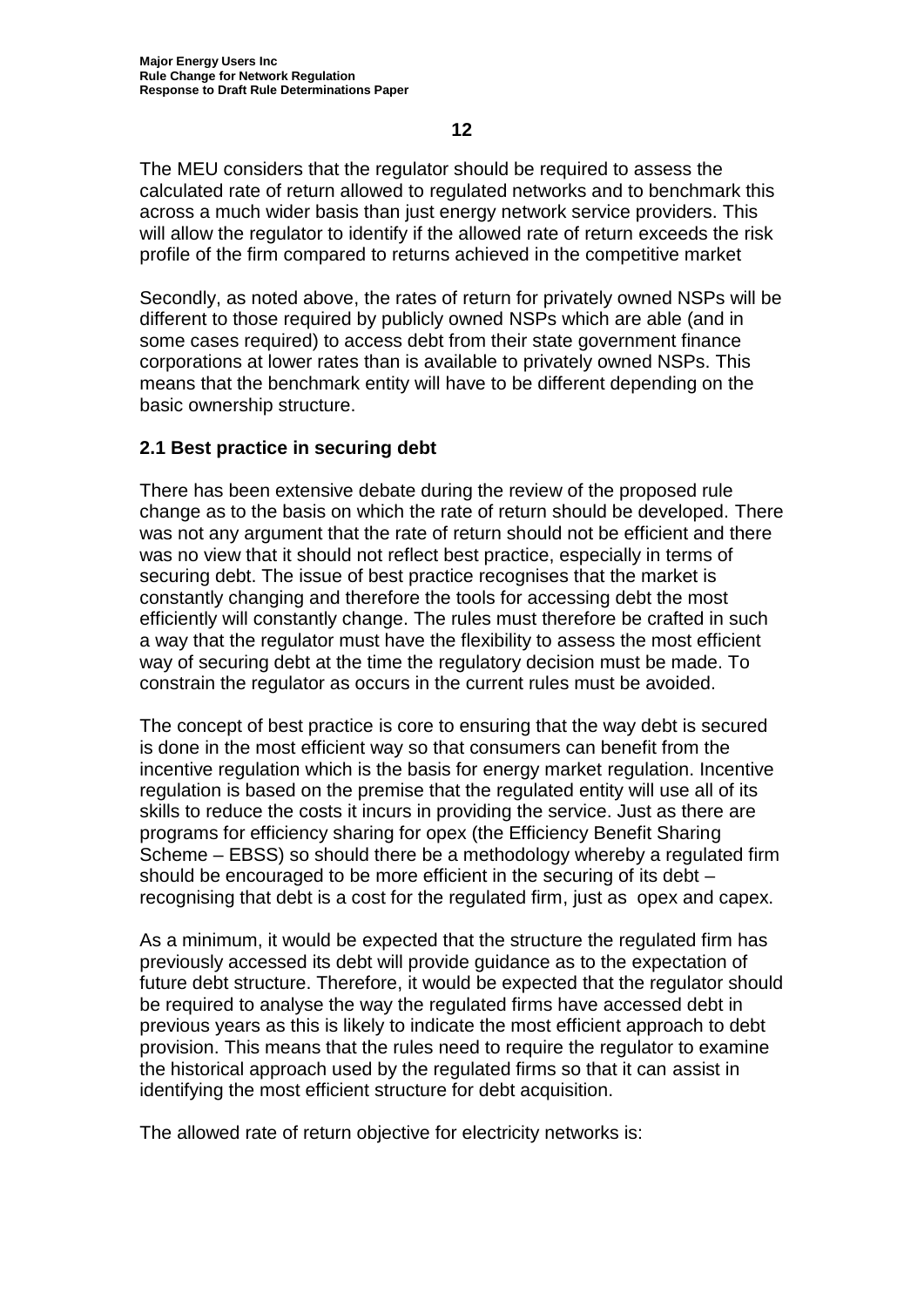"The allowed rate of return for a [network service provider] must correspond to the efficient financing costs of a benchmark efficient entity with a similar degree of risk as that which applies to the [network service provider] in respect of the provision of prescribed …services."

The allowed rate of return for gas networks has a similar structure. The MEU notes that the draft rules require that the return on debt would be based on the structure that an efficient entity would provide efficient financing costs. This is an appropriate test and allows the regulator to assess what might be seen as an efficient debt financing structure.

## **2.2 The cost of debt and network ownership**

The MEU agrees with the AEMC that:-

- As the return on debt is part of the overall allowed rate of return, it should reflect the efficient financing costs of a benchmark efficient service provider, and try to create an incentive for service providers to adopt efficient financing practices, minimise the risk of creating distortions in the service providers investment decisions, and that shareholders (and not its customers) should bear the financial consequences of inefficient financing practices.
- The regulator can consider a range of approaches to estimating the return on debt to meet the overall rate of return objective, including approaches that involve averaging estimates of the return on debt over historical periods
- The regulator is best placed to assess the characteristics of a benchmark efficient entity, consistent with the overall rate of return objective
- The regulator (and the service provider in its regulatory proposal or access arrangement proposal) has the discretion to propose an approach in estimating return on debt that it considers best meets the overall allowed rate of return objective.

However, the MEU considers that there must be recognition that state owned and privately owned networks access debt in different ways which means that state owned networks incur lower costs for their debt than their privately owned comparators.

Following on from the comments in 2.1 above, what could be construed from the drafting is that the efficient debt-cost structure would be to access debt from a state government finance corporation. There is no doubt that government sourced debt is available only to government owned network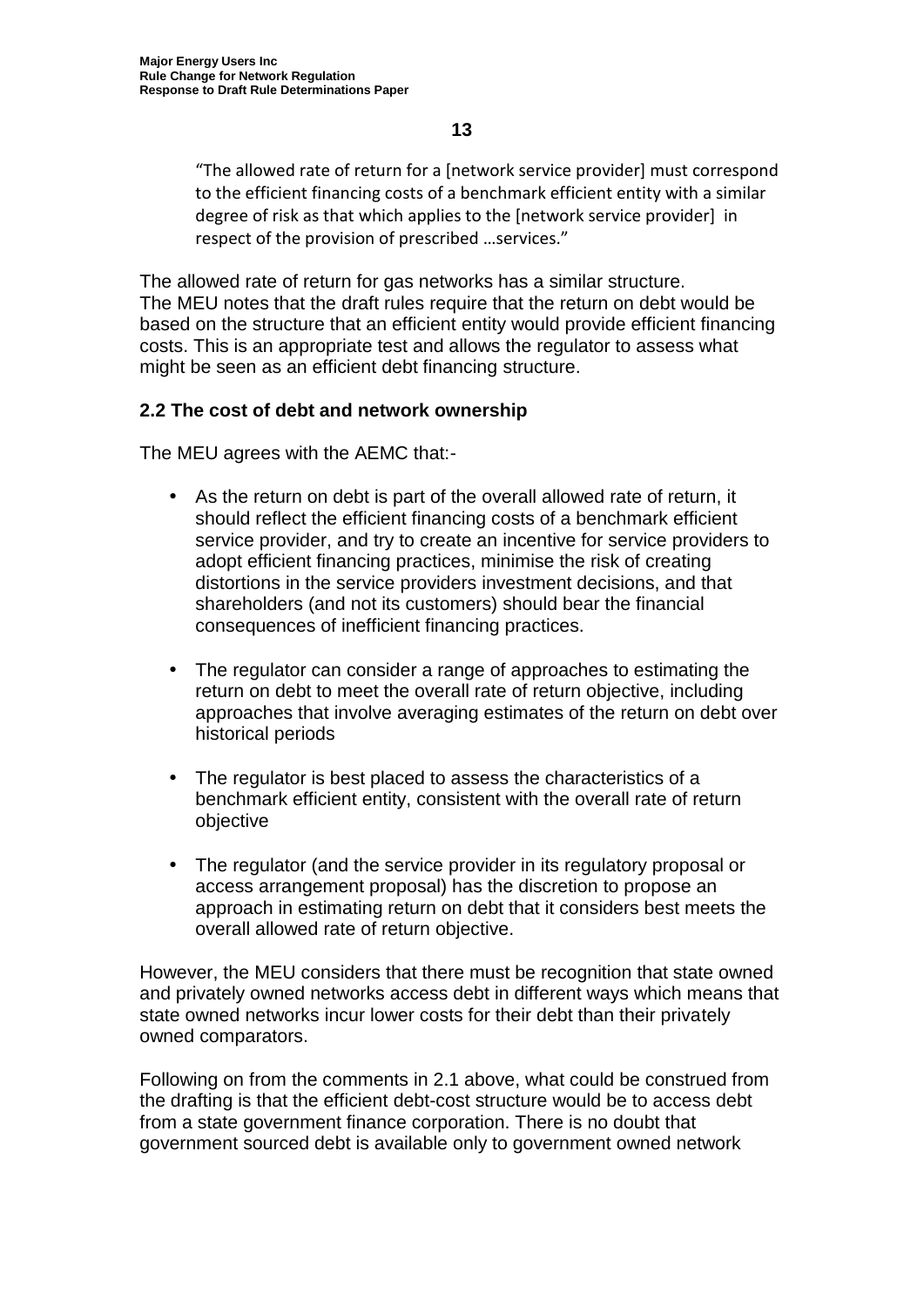corporations. The AEMC provides considerable discourse on whether there should be differentiation between government and private ownership.

The implications of this differentiation are discussed in general terms in section 1.4 above, but if a government owned network can access debt at rates less than are available to privately owned networks (as is currently the case), then applying the concept of a single efficient benchmark entity implies that the efficient benchmark entity will be based on the cost of debt to a privately owned entity. The outcome of this is that government owned networks will be granted an effective premium in the cost of debt and this will cause consumers a significant disadvantage. As government owned electricity network comprise nearly 80% of the assets involved, to impose a debt cost based on what privately owned networks have to pay, will result in significant and unnecessary overpayments by consumers. This is an unnecessary premium and is not in the long term interests of consumers.

The AEMC comments that:

- Having a differentiation would be contrary to the competitive neutrality principles,
- State finance corporations charge a premium for debt that replicates the cost of debt paid by privately owned entities
- Having a lower cost of debt would distort resource allocation
- Would result in geographical price distortions
- Distort sale or divestiture of state owned network assets

As discussed by the LMR Expert Panel, there are differing incentives that apply to state owned networks and therefore there is a basis for there to be differing treatment of them compared to privately owned networks. The MEU agrees with the Expert Panel and addresses each of the points used by the AEMC to argue against having any differentiation.

## **Competitive neutrality**

The MEU concurs with the AEMC in its argument that competitive neutrality must be maintained. What the AEMC fails to address is that none of the networks competes with any privately owned network – that each network is recognised to be a monopoly – and this is why regulation is necessary.

It is simply absurd to argue that a monopoly network needs to be assessed in terms of competitive neutrality as if there was a competing network operating in the same geographical location as the government owned entity. Networks do not compete (they are, after all, monopolies each with their own franchise area of operations) so competitive neutrality principles simply do not apply in the same way as to many other government services which have direct competition operating in the same location.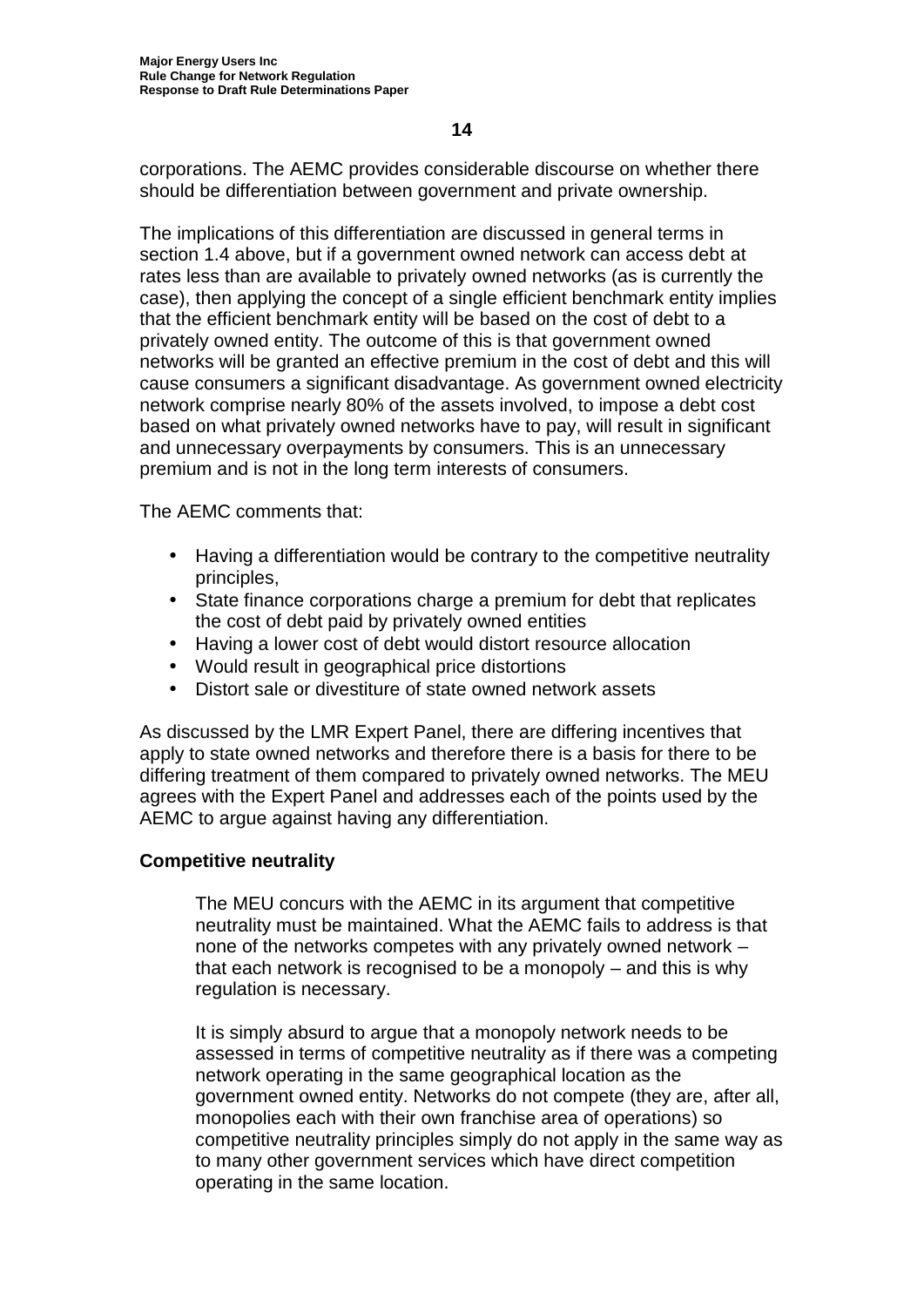The AEMC comments that competitive neutrality is an issue for governments and that the Competition Principles Agreement (CPA) is not an issue for the rules. The MEU agrees with the AEMC on this but points out that the rules are designed to provide for an efficient outcome for consumers. The rules therefore must not allow costs to be included that are not efficient and allowing state owned networks to levy a cost premium that is not incurred for the provision of the service can only be seen as inefficient.

In its argument, the AEMC confuses the CPA with efficient costs needed by a government entity which provides a monopoly. The MEU considers that this issue can be addressed by allowing the regulator to assess the issue in another way.

#### **A premium is charged by finance corporations**

Government finance corporations borrow funds based on the credit rating of the government seeking the loans which are considerably lower than the cost of debt accessible by private firms

There is no doubt that government finance corporations do levy a premium on the debt they provide to the state owned networks and this premium is added to the costs the finance corporations incur in borrowing from the wider market. The premium reflects the mandated debt neutrality or government guarantee fees applied to debt provided to government instrumentalities.

However, analysis<sup>1</sup> of this premium added to debt sourced using state government credit ratings shows that the cost of debt actually incurred by the networks is still considerably less than the cost of debt the network would incur if the debt was sourced externally. To assume (as the draft determination implies) that the difference between the cost of borrowing and the assumed cost of borrowing should be allowed, does not meet the requirement that costs are to be efficient.

## **Benchmark debt vs actual cost of debt**

The AEMC states that the premium on borrowings provided by state finance corporations adjusts for the credit rating of the state government owners.

This is simply not true as a review of the debt costs for state government networks with those of private owners of network shows<sup>2</sup>.

 $<sup>1</sup>$  This can be readily seen from the annual reports of government owned networks when</sup> compared to the annual reports of privately owned networks

These are seen in annual reports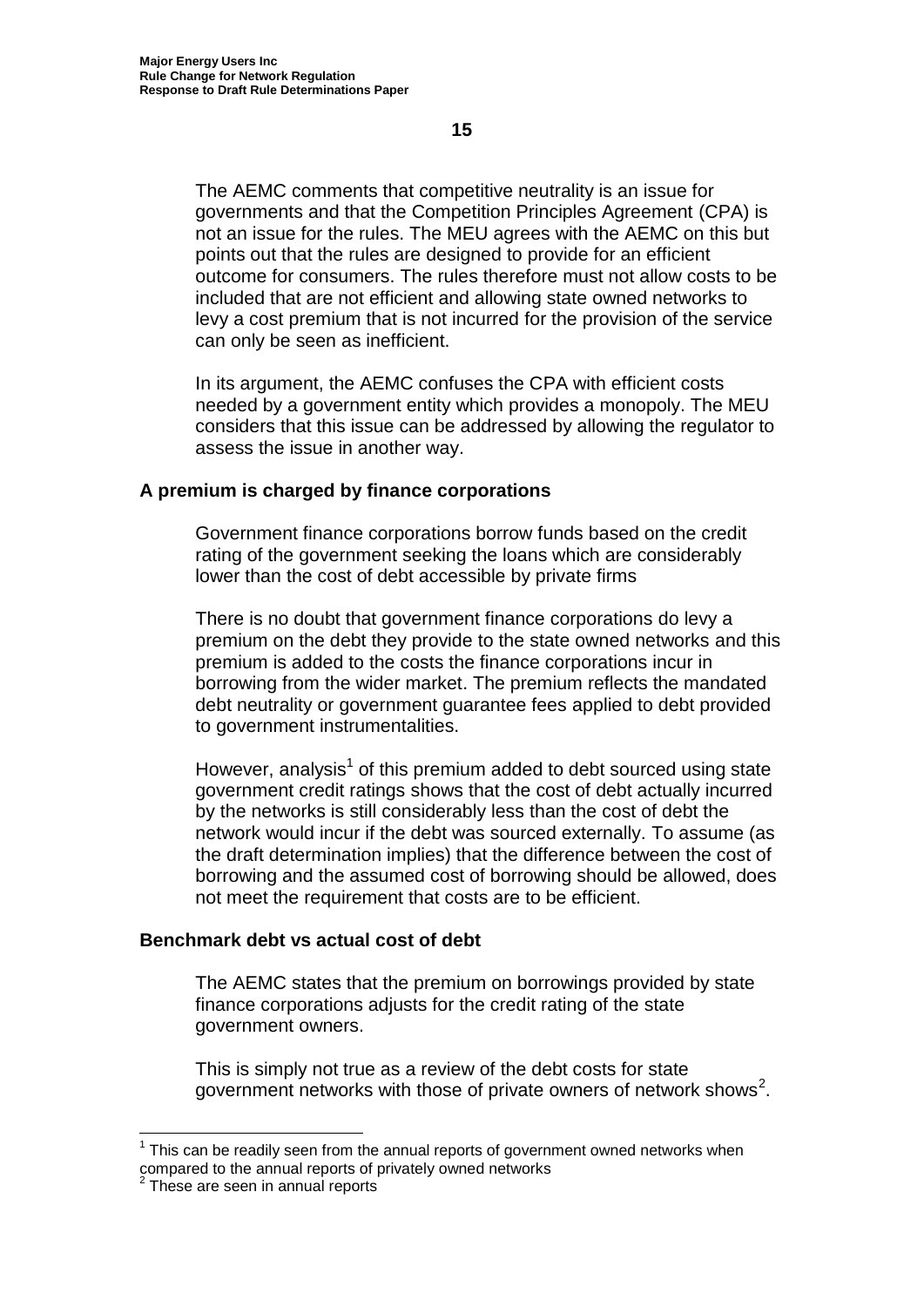Government owned networks pay considerably less for their debt than do private owners of networks.

#### **Resource allocation distortions**

The AEMC comments that if a lower rate of debt was used for government owned networks, this would distort investment solutions when comparing network solutions with non-network solutions. The MEU agrees that this is a concern but points out that non-network solutions are a small part of the overall investment process with the bulk being used for network solutions and therefore should not be the driver for using an unnecessarily high debt cost.

The concern could be readily addressed by requiring comparisons between network and non-network solutions to investment needs to be based on the cost of debt as assessed for privately owned networks rather than that used by government owned entities. Once the assessment has been made, the actual cost of debt can be used for regulatory purposes.

## **Geographical market distortions**

The AEMC expresses concern that using a lower cost of debt for government owned networks could influence generator investment and demand side responsiveness due to "artificial" incentives.

As with resource allocation distortions, this is a relatively small contributor to the costs of network regulation and is another case of the "tail wagging the dog". Already there are massive differences in network costs between regions and to isolate this one concern as a driver for forcing unnecessarily high costs is overstating the issue considerably.

#### **Sale or divestiture of state owned NSPs**

The implicit concern with the sale or divestiture is that, should this occur, there might be a price shock for consumers and that an acquirer of the assets might pay less than the full value because of the low cost of debt.

Price shock for consumers cannot be a real concern because consumers have seen year on year network prices rise by as much as 50% and more in some cases. When this occurred there was no aspect of concern raised by the AEMC. Consumers would prefer to see efficient prices now and face the price shock if and when this occurs.

The issue of asset sale or divestiture could be readily accommodated by making it clear in the rules, or the AER guidelines, that on sale of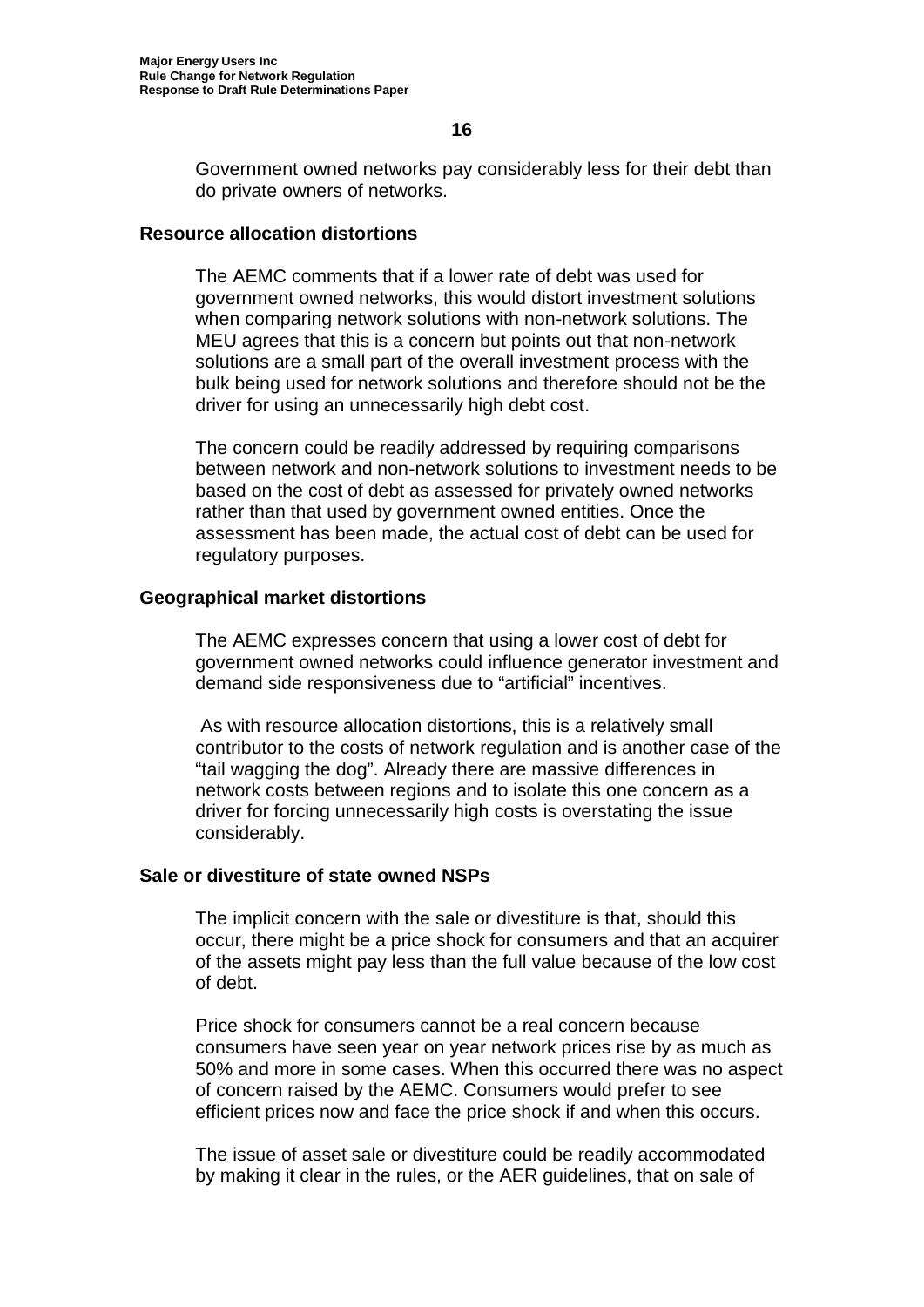government owned assets to a private entity, the cost of debt would be set at the private entity rate. As the draft rules already permit the changes in the cost of debt to be set based on a defined method as an alternative to a defined rate for the entire regulatory period, then this method could also address alternative ownership structures and thereby avoid this concern.

## **Summary of reasons not to reflect ownership**

The AEMC has provided a suite of reasons not to reflect the lower cost of debt available to state owned networks. In practice, most are a case of the "tail wagging the dog" and impose considerable and unnecessary costs on consumers. Where there is a real concern, the matter can be readily addressed and implemented in another entirely acceptable way.

The provision of debt is a cost to the network entity and should be treated in this way so that the most efficient outcome is achieved for consumers as is required by the Energy Objectives.

The MEU considers that the new rules need to reflect the pragmatism that a large proportion of the electricity networks are government owned and can access debt at a considerable discount to the cost of debt that private entities incur. There is no doubt that in practice state owned networks can access debt at lower rates than are available to privately owned networks, and it is clearly inefficient to allow state owned networks to recover the cost of debt at rates higher than they incur.

The MEU is concerned that leaving the current wording of the draft rules will not allow the regulator to differentiate between privately owned and publicly owned networks and their differing abilities to secure debt funding.

## **2.3 Term of the regulated rate of return**

There has been considerable debate as to the basis of the regulated rate of return. Currently the rate of return is based on the 10 year Commonwealth bond rate. Using this, the debt risk premium is derived from 10 year corporate debt<sup>3</sup>. There is an essential inconsistency in this approach, especially where the regulatory period is less than the 10 year bond rate used as the basis for developing the regulatory rate of return.

In its recent decision, the Western Australian energy regulator (ERA) recognised this and introduced a regulatory rate of return using the 5 year Commonwealth bond rate as the basis for the regulatory reset for Western Power – the electricity network service provider in Western Australia. The

<sup>&</sup>lt;sup>3</sup> The equity premium is derived from the long term market accumulation index and the 10 year Commonwealth bond rate.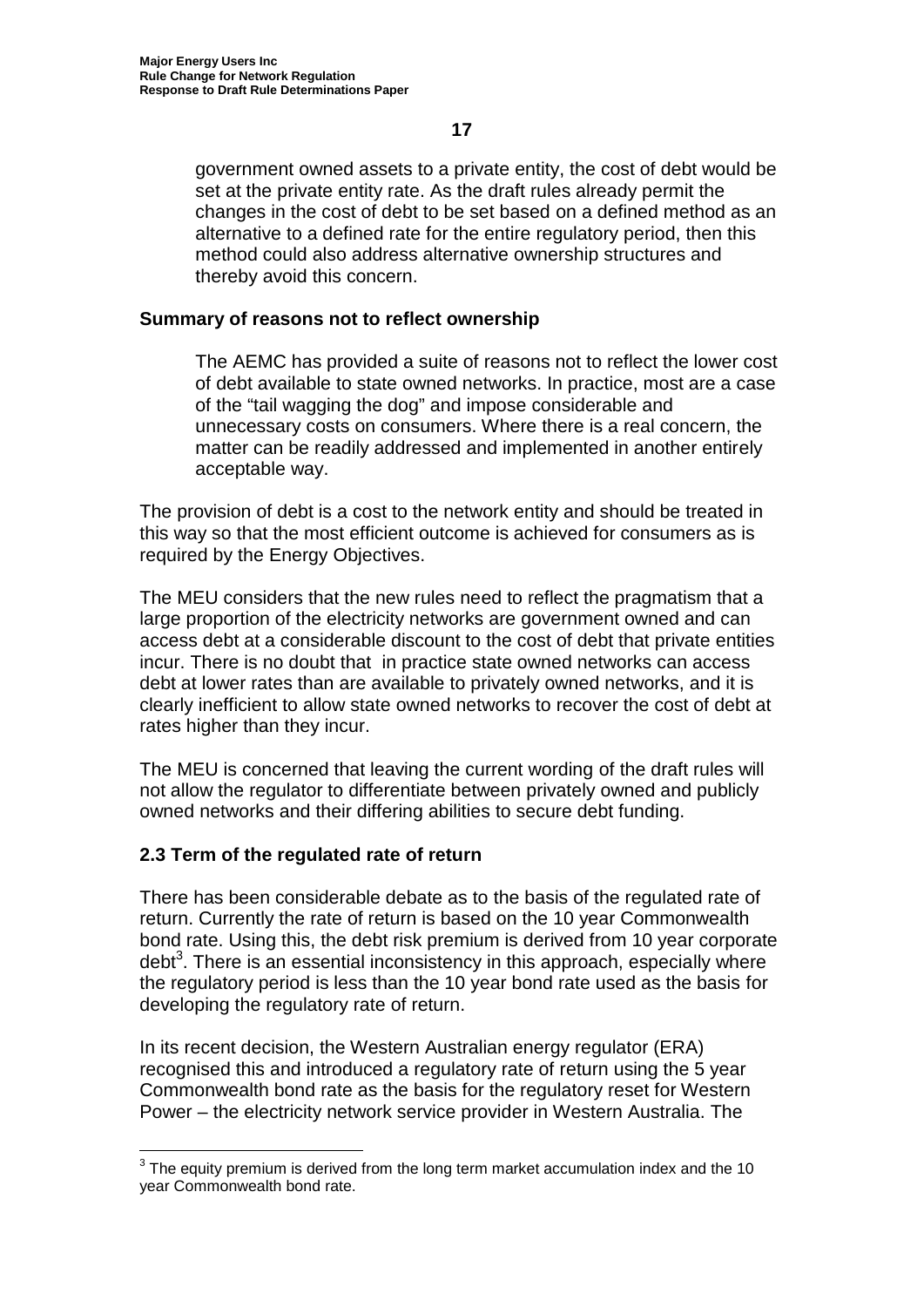ERA then accessed data based on the structure of the 5 year bond rate as it considered this was reflective of the rate of return needed for the regulatory period.

The MEU notes that the draft rules imply that the rate of return calculated for different regulatory period durations can vary. On this basis the rate of return for a 5 year regulatory period might be different to a rate of return calculated at the same time for a 10 year regulatory period. The MEU considers that this is appropriate as it reflects the differing risk profiles associated.

## **2.3 Variable interest rates for the cost of debt**

The way the draft rule is formulated, it is clear that the return on debt can vary within a regulatory period by proposing a method for setting the rate of debt which is based on inputs that could vary year on year after the first year of a regulatory period. This would allow a change in the allowed revenue because the cost of debt changed.

It is not clear whether this ability will be allowed to be sought by a regulated firm or it will be unilaterally initiated and determined by the regulator. The MEU is concerned that if such an approach is permitted to be initiated by the regulated firm, then it will introduce a method that allows for "gaming". For example, if the regulated firm was of the view that interest rates were to fall, it would fix the rates to lock in a better return. Conversely, if it was expected that rates were to rise, then the regulated firm would seek to allow the interest rates to rise, increasing the allowed revenue.

There has been considerable debate about whether revenue allowances should be notionally fixed and prices adjusted purely by the CPI-X adjustment. The reason given for maintaining a fixed annual adjustment is to provide stability of prices. Allowing prices to change due to movements in interest rates detracts from this argument and therefore the implications need to be assessed more widely.

The draft decision does not explain why allowing this flexibility will add to the achievement of the NEO/NGO. Certainly, it will transfer risk from the NSP to consumers and, as the AEMC notes, if prices were able to be adjusted in line with movements in interest rates, this would reduce the risk profile of the regulated firm and require other adjustments to be made in the rate of return.

Allowing variation in annual prices to reflect changing interest rates seems to be an unusual step and does not seem to reflect the way debt is acquired in the most efficient way. It is clear that a firm accesses debt on a portfolio basis with differing amounts, start dates, terms, sources and interest rates. With such a mix of differing debt acquisition, the MEU has difficulty in identifying how allowing changes in interest rates during a regulatory period will assist the regulator in establishing an efficient debt provision strategy for the benchmark provider.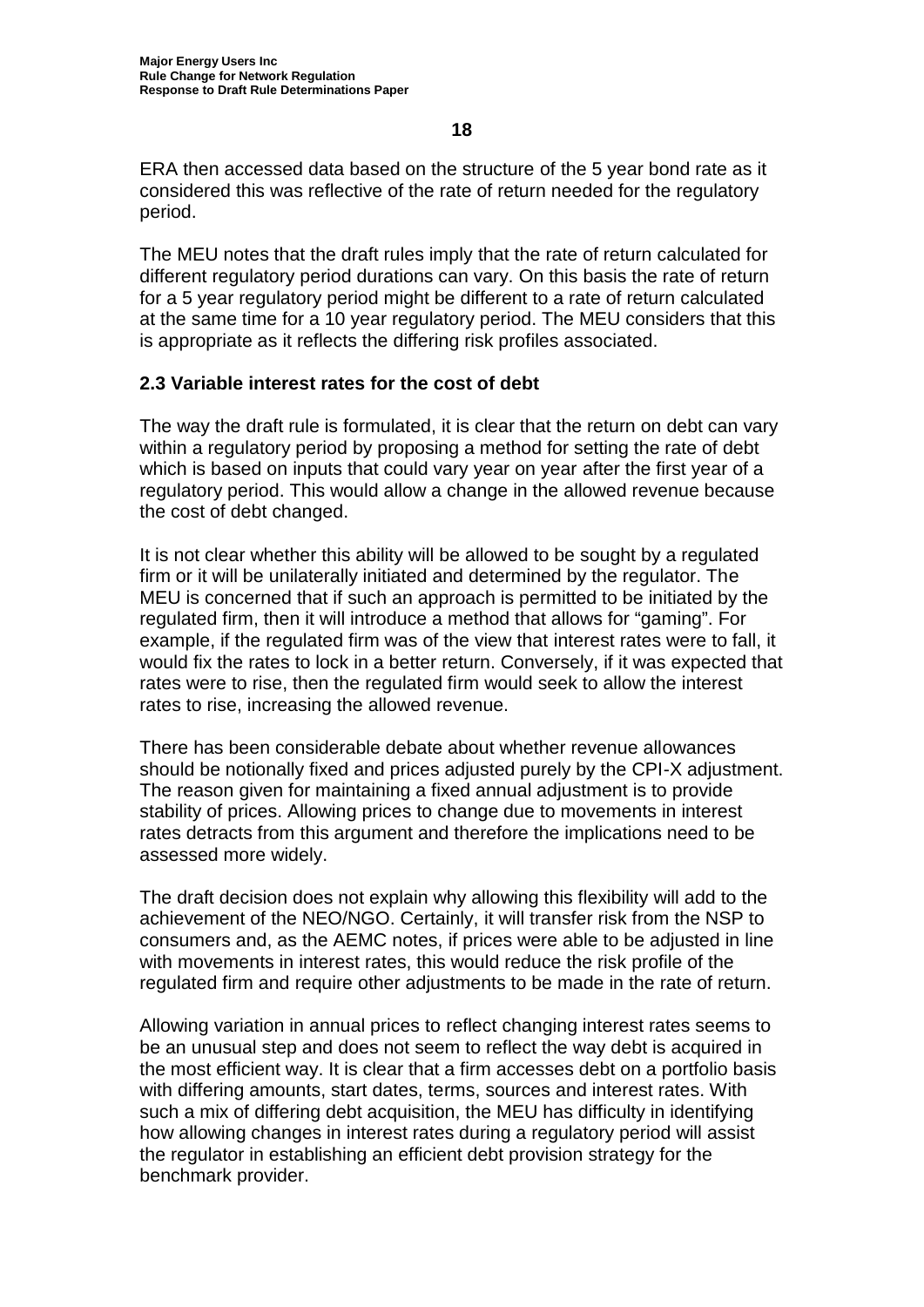On balance, bearing in mind the potential that allowing prices to move as a result of interest rate changes provides the regulated firm an incentive to game the interest market, the MEU does not consider that the proposal to incorporate an adjustment in revenue for interest rate changes assists in the achievement of the NEO/NGO as it increases the risks for consumers, opens up the potential for gaming and does not reflect the actuality of how debt is in practice acquired.

## **2.4 Averaging periods**

The draft rules provide considerable flexibility available to regulated firms to change the averaging periods used to identify forward looking estimates of debt and equity.

The MEU recognises that averaging periods have a considerable impact on the actual values used in the development of the rate of return. For example, the recent low returns for Commonwealth bonds has resulted in significantly lower rates of return of regulated firms than seen in the past. Averaging the current risk free rate over a longer historical basis would result in the risk free rate being considerably higher than if it was averaged over a few weeks or months as current bond rates are near 50% of the long term average bond rate.

The MEU does not have a fixed view as to what should be the averaging period for setting the rate of return, other than whatever is decided, needs to be consistent and not be changed frequently. As with other rate of return elements, allowing excessive freedom for regulated firms to frequently change averaging periods provides the basis for gaming and opting for the outcome that provides the maximum revenue stream for the regulated firm.

As the regulatory regime is based on incentives to ultimately deliver the least cost to consumers in the long term, providing flexibility for the regulated firms to maximise allowed revenue by varying the bases on which the rate of return is calculated, does not meet the intent of the NEO/NGO.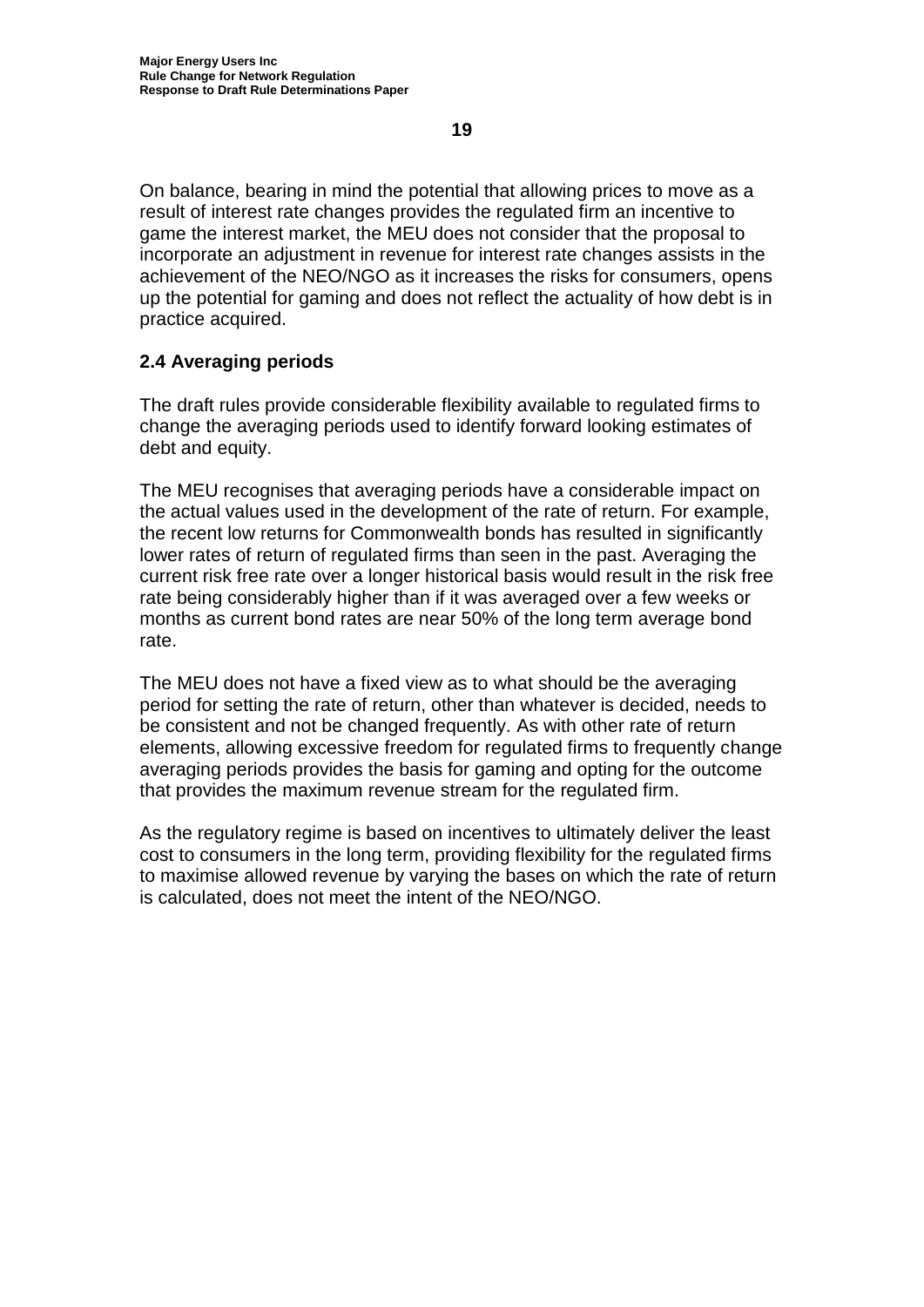## **3. Capex and Opex allowances and factors**

Overall, the AEMC assessment of the capex and opex allowances and factors provides a sound basis to implement the various changes seen as required to make the task of the regulator more robust and to allow it to ensure that the allowances for opex and capex are efficient.

The MEU agrees with the AEMC that:-

- There are areas for improvement in the NER to clarify the approach and to remove ambiguities that constrains the AER
- Benchmarking is critical in assessing the efficiency of a NSPs capex and opex forecasts, and that it takes account of differences in the environment of difference NSPs.
- Annual benchmarking of NSPs by the AER should be implemented
- Methodologies for determining explanative forecasts should be set in advance of the NSP preparing its regulatory proposal and included as part of the framework and approach paper.

The MEU notes (and welcomes) the following assessment by the AEMC, viz.:-

"For example, the obligation to accept a reasonable proposal should reflect the AER's current practice. There is no reference to a reasonable range, which is appropriate. The AER, whenever it determines a substitute for a NSP's proposal, is not constrained by the capex and opex criteria from choosing the best substitute it can determine. As described above, the criteria also do not impose an inappropriate evidentiary burden." (AEMC Draft Rule Determination Paper, Page 104)

The MEU considers that this decision by the AEMC will greatly assist the AER in setting efficient allowances for opex and capex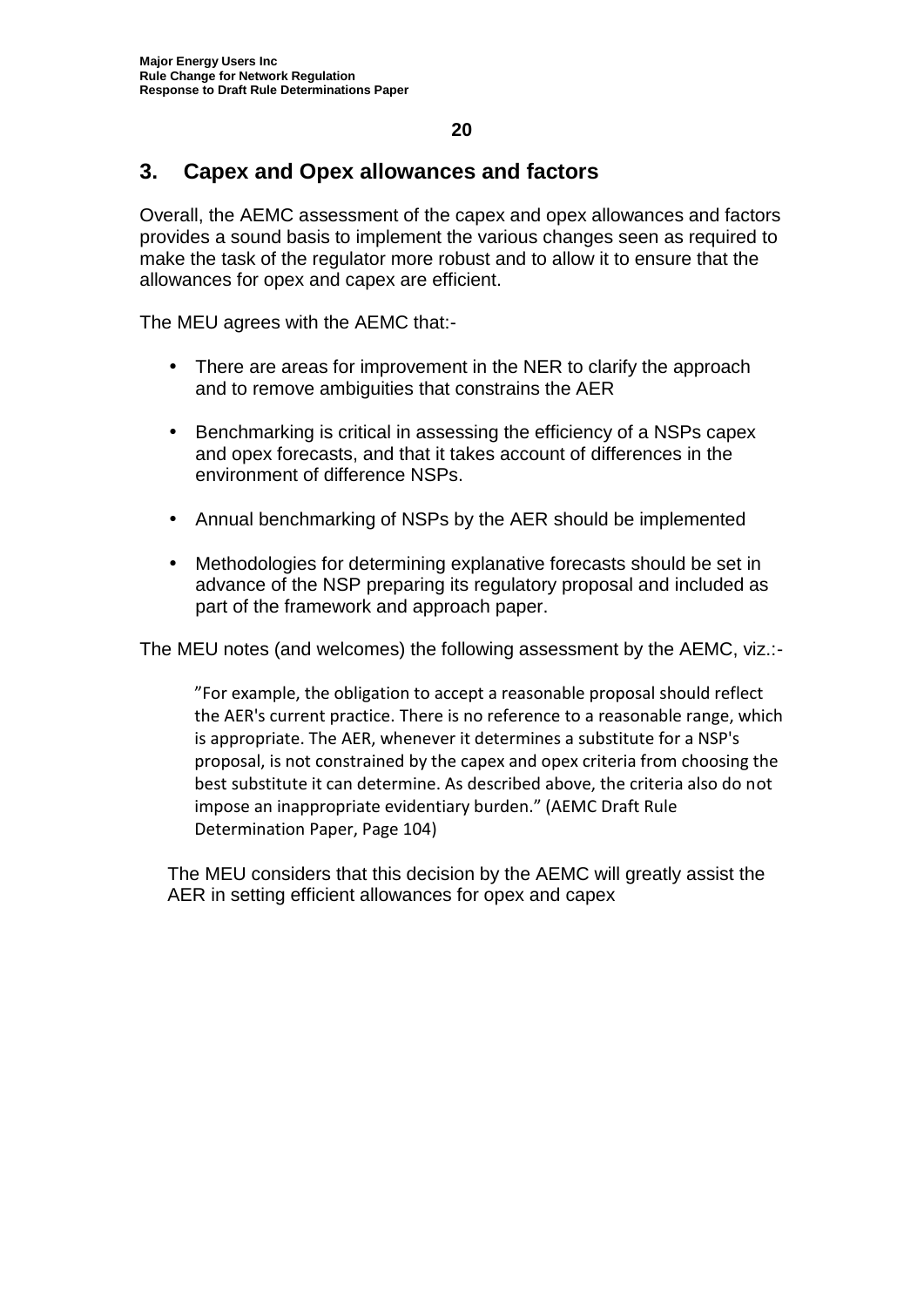## **4. Capex incentives**

The AEMC comments that it:

"… does not agree that capex incentives in the NER provide incentives for NSPs to spend more than their allowance." (AEMC Draft Rule Determination Paper, Page 116)

The AEMC goes on to comment that it does see that a difference between the allowed cost of capital and the actual cost of capital an NSP might incur provides the basis to support an overspend. The MEU considers that the AEMC commentary reflects a basic lack of understanding of how capex is controlled in the "real" world. For the AEMC to discount the fact that a network secures the bulk of its profit from the RAB\*WACC element of the building block and that this is a core driver for network asset growth, is most concerning and inconsistent with AEMC commentaries in other aspects of the  $rule<sup>4</sup>$ .

Relating to this issue, the MEU sought direct feedback from its members as to how each of them raises funds for capital works, allocates and then controls capex and assesses performance after the event. When comparing the way MEU member companies manage capex and how regulated firms do so, the MEU noted that the privately owned networks tended to more closely follow the approaches and controls used by MEU members but the state owned corporations tended not to. The main difference between MEU members approach and that of privately owned networks was that the Rules currently allow the automatic roll in of actual capex, regardless as to whether such capex was efficient.

The MEU identified that the reasons for this were that privately owned firms are relatively constrained in the amount of capital they were able to secure, being held to retained earnings and borrowings – generally such firms are loath to seek new equity by issuing new shares as this dilutes the returns existing shareholders receive. In contrast, state owned networks are able to raise considerable amount of capital from their related finance corporations, usually at costs less than those faced by privately owned networks.

## **4.1 Efficient capex**

The AEMC assumes that the ex ante allowance granted for capex will be efficient and that, therefore, if actual capex is the same (or less than the allowance) then the capex actually used is efficient and can be added to the asset base. This is indeed a bold assumption.

 $4$  For example, the Rules are structured to minimise network solutions by ensuring that nonnetwork solutions to augmentations and/or reliability can be compared equitably. This point is clearly made in the RIT-T assessments. If there was no incentive to create network solutions in preference to non-network solutions, then such controls as there are to ensure equitable comparisons are made would not be necessary.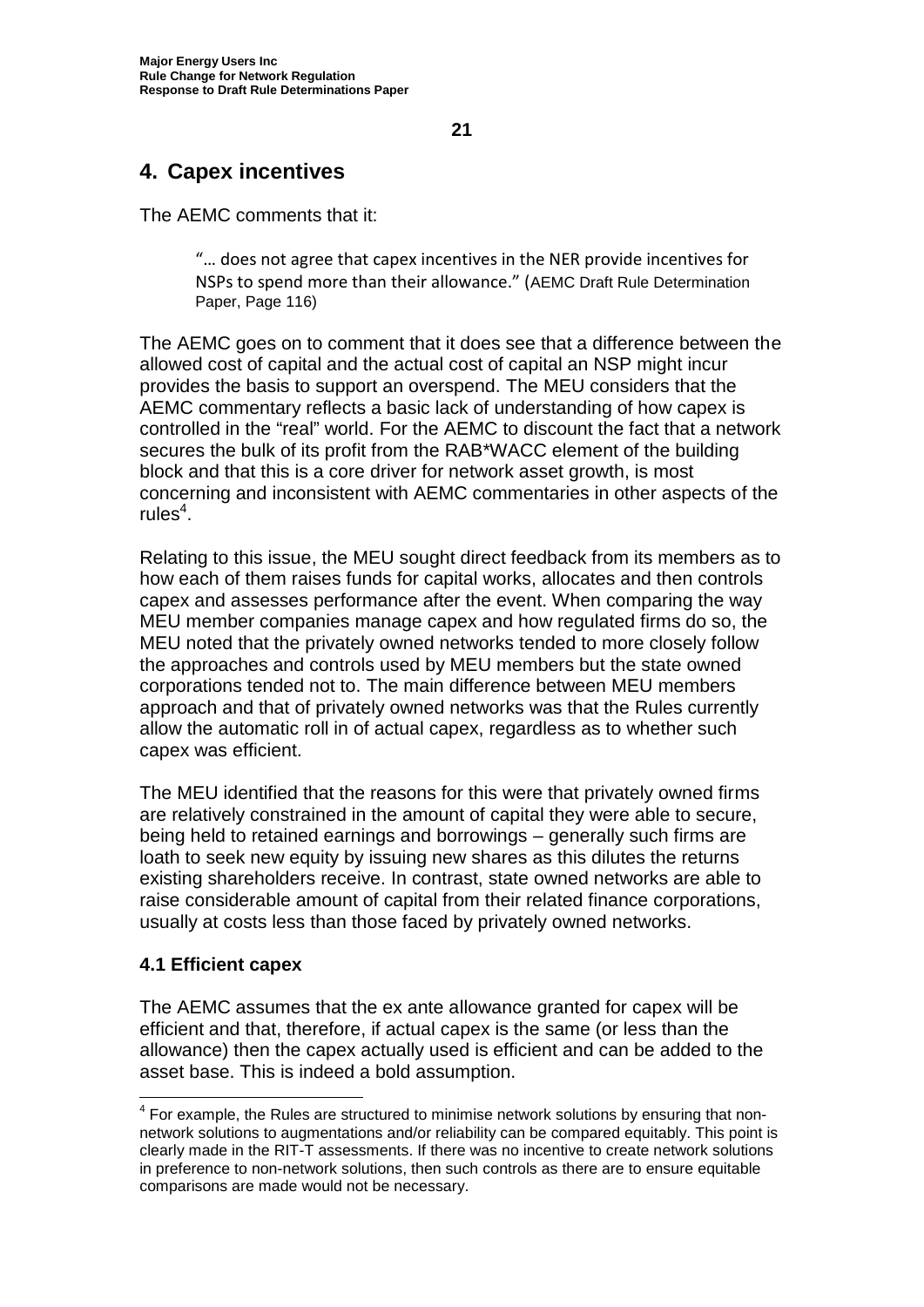The AEMC fails to address the view that once the ex ante capex allowance is set, there is no requirement that the NSP actually use the ex ante allowance for the projects that the allowance was built up from. In discussions with the LMR Expert Panel, it was noted that the regulatory allowance is merely a "bucket of money" that the service provider is allowed to recover through its pricing approach – what it does with the money thereafter is its own business. When viewed from this aspect, it is quite clear that the ex ante capex allowance does not, of itself, mean that this represents efficient use of capital.

The AEMC does require that the AER should assess previous capex by carrying out a review of the historic capex, but implicitly, even if the regulator identifies that some of the actual capex was not efficient, it is powerless to address this. At most, it might make the regulator a little more alert to future claims for capex by the NSP. Either way, consumers will incur a penalty because the capex was not efficient and has increased costs (and prices) unnecessarily for the life of the asset.

The AEMC provides no guidance as to how the AER is to use its knowledge that capex incurred was inefficient. In fact the AER has little scope to use the knowledge, as it must assess future allowances on the basis that the capex it allows for is efficient, but there is still no restraint on the network to use the capex as was intended when the allowance was developed.

One of the greatest concerns the MEU has with capex incentives, is that the network under-costs a network option as part of a RIT assessment, and then overspends. Consumers lose in two ways – firstly that the most efficient approach was not implemented and secondly the network is then incentivised to reduce other capex so as to avoid a capex over-run. The AEMC draft rules will allow the deferred capex to be included in the next regulatory period.

The MEU notes that AEMC consultant (Parsons Brinckerhoff) comments that overspends are more likely when there is insufficient regulatory oversight as this strengthens the potential for overspends due to a lack of consequences (AEMC Draft Rule Determination Paper, Page 123). That only overspends are more likely with minimal oversight misses the point that any inefficient capex is more likely the less the oversight provided.

The MEU considers that PB makes a valid point, if somewhat truncated, and that is why the MEU has consistently sought for there to be the ability for an ex post audit of capex to determine how much capex should be rolled into the asset base.

The AEMC proposes that if, and only if, the ex ante capex allowance is exceeded, should the regulator have the power to carry out an ex post audit of the amount of the over-run, with the potential that some of the over-run might not be allowed into the asset base. This creates two significant problems.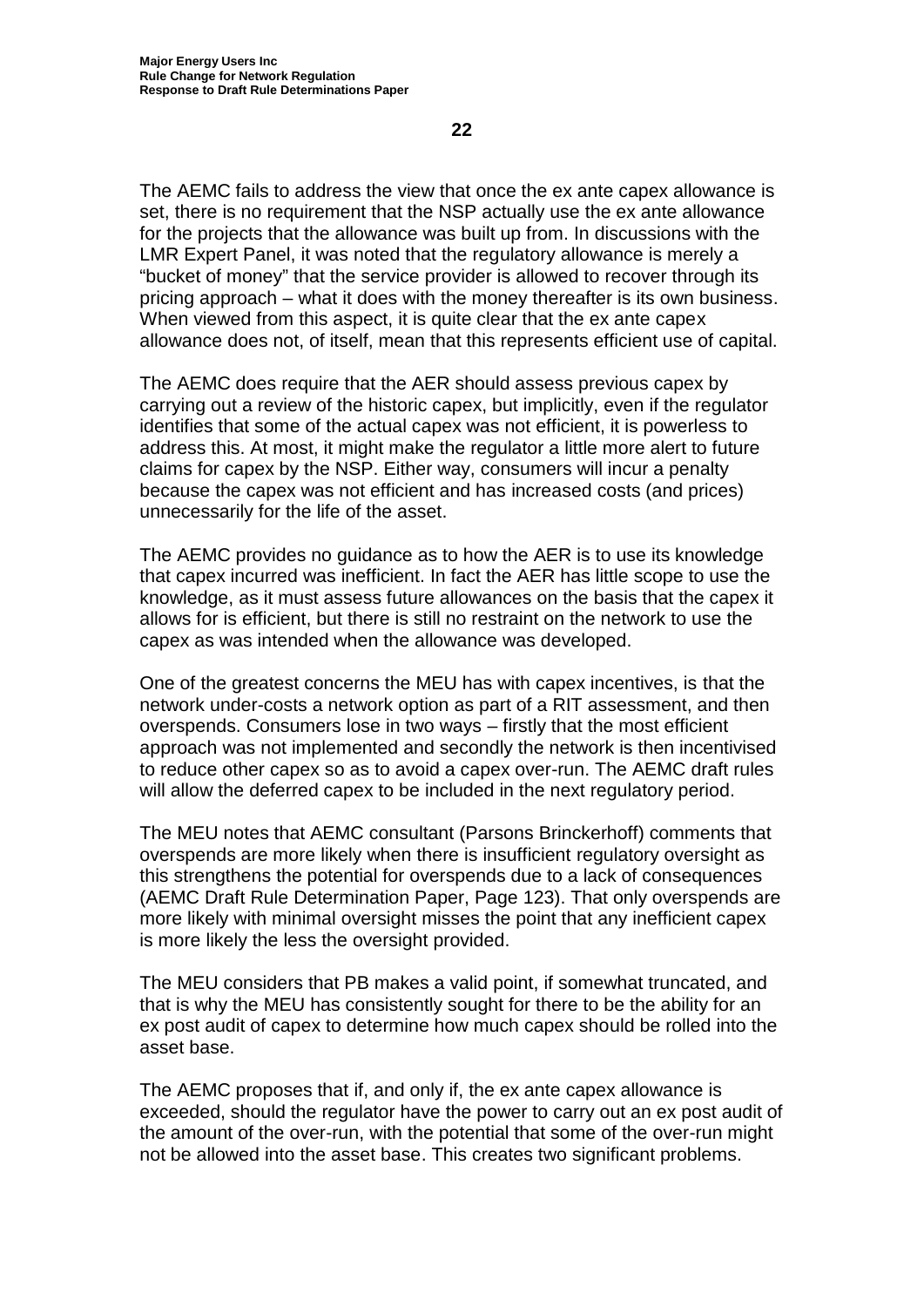- 1. There is a challenge for the regulator to assess which projects caused the over-run as this is the only element that the regulator is able to investigate.
- 2. The MEU notes that large augmentation capex programs are required to satisfy a regulatory investment test to ensure that the lowest cost option (ie most efficient investment) is implemented. Once completed, providing there is a net benefit, the investment proceeds. This is the point at which an ex ante capex assessment ceases, as the investment, based on the capex assumed for the project, is seen as efficient. Should the project incur higher costs than that used to substantiate the investment, unless the ex ante capex allowance is exceeded, there will be no investigation or resultant penalty. In fact based on the RIT another approach could well have been more efficient than the project actually implemented.

The MEU notes that regardless of whether the regulator actually implements ex post audits and adjustments, it is the potential that such an adjustment might occur which provides the discipline to ensure costs are constrained.

The AEMC observes that an ex post review of the efficiency of past capex will provide incentives to ensure capex is efficient as inefficient capex might cause the capex allowance to be exceeded. While an ex post review is better than no review, there remans the risk for consumers that the ex ante allowance was always too high and that the ex ante allowance is not exceeded even though the regulator identifies that some capex was not efficient.

The AEMC in its decision to only allow an ex post adjustment for inefficient capex if the ex ante allowance is exceeded, is inconsistent with the regulatory approach in the gas rules, where the regulator is required to only include capex in the asset base that is prudent capex. The explanation provided by the AEMC for not requiring a full ex post adjustment is that this would impose increase regulatory risk for electricity networks, yet there is not such a concern expressed for gas networks. Furthermore, there is also the question of increased risk and costs to consumers. The MEU strongly urges the AEMC not to waste this current opportunity to ensure that network investments are efficient.

## **4.2 Incentive capex sharing scheme principles**

The AEMC posits that the regulator is to develop a capex incentive sharing scheme and then provides three principles that the scheme must embody. These are:

- 1. It must reward efficient capex and penalise inefficient capex
- 2. The scheme should not be mathematically symmetrical
- 3. No penalties apply when capex is efficient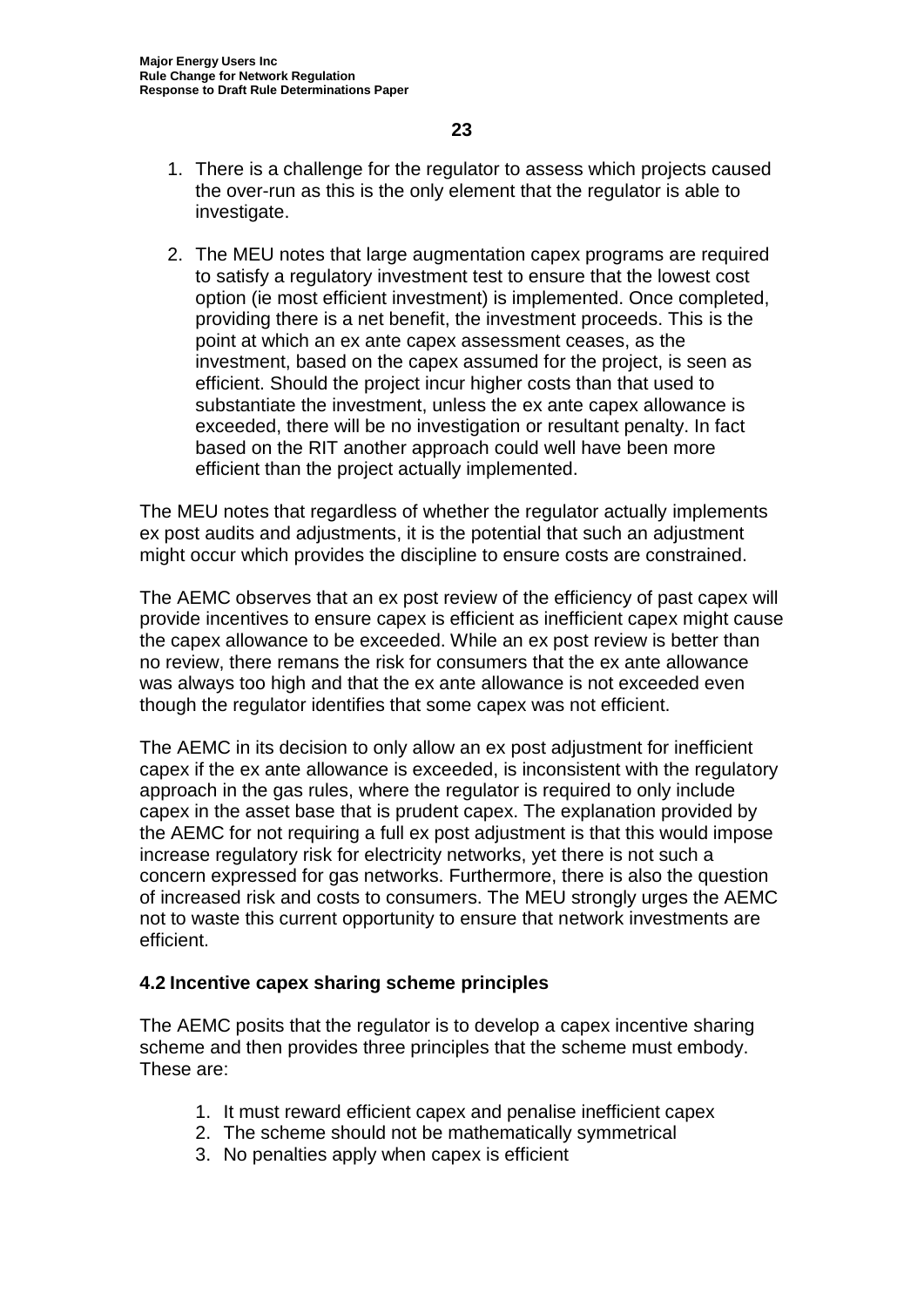The MEU has some concerns with the essential premise about these principles.

Firstly, consumers have an expectation that capex will be efficient. This impacts the first two points – why should there be a reward for doing the job that the NSP has been paid for and will get a return of both the capital used and a return on the capital used. There is already a reward embedded in the structure of the regulatory approach. To add an additional reward for doing what is expected, is "double counting". Additionally, if there is already a reward for doing the job properly, why should there be any symmetry at all – inefficient capex needs to be penalised.

The second issue that MEU has with these principles, is that there is an incentive to invest inefficiently as, provided the ex ante allowance is not exceeded, the actual inefficient capex will be rolled into the asset base and the NSP allowed to recover both the excessive capital and receive a return on it as well.

This means that the principles proposed by the AEMC do not reflect the fact that there the NSP is already being rewarded for efficient investment and what the incentive program needs to do is really to ensure that the NSP minimises inefficiency.

The MEU considers that the principles need to be re-addressed to achieve the targeted outcome

## **4.3 Capex timing**

The AEMC highlights that there is a tendency for NSPs to defer capex to be later in the regulatory period than was planned. The AEMC implies that such a deferral is in the interests of consumers as this reflects better use of capital. In practice, this is not the case.

What actually occurs is that the capex is often deferred within the regulatory period. By doing this the NSP is able to recover capital and get a return on capital that it has not invested because the allowed revenue recovery is based on the timing of capital investment as part of the ex ante allowance. Underspending capital in the early part of a regulatory period compared to the assumptions built into the regulatory decision provides a considerable benefit to the NSP which is not shared at all with consumers, even if the capex in the last years exceeds the allowances. Essentially, deferral of capex is not symmetrical as deferral is more likely to occur than for capex to occur early.

Even if capex is deferred across regulatory periods, consumers still are unlikely to benefit by the deferral. If capex was assumed to occur in one regulatory period, consumers are paying for the return of and on the capex assumed to occur. If it does not occur in the regulatory period but is deferred into the next period, consumers will still pay for the same capex in the next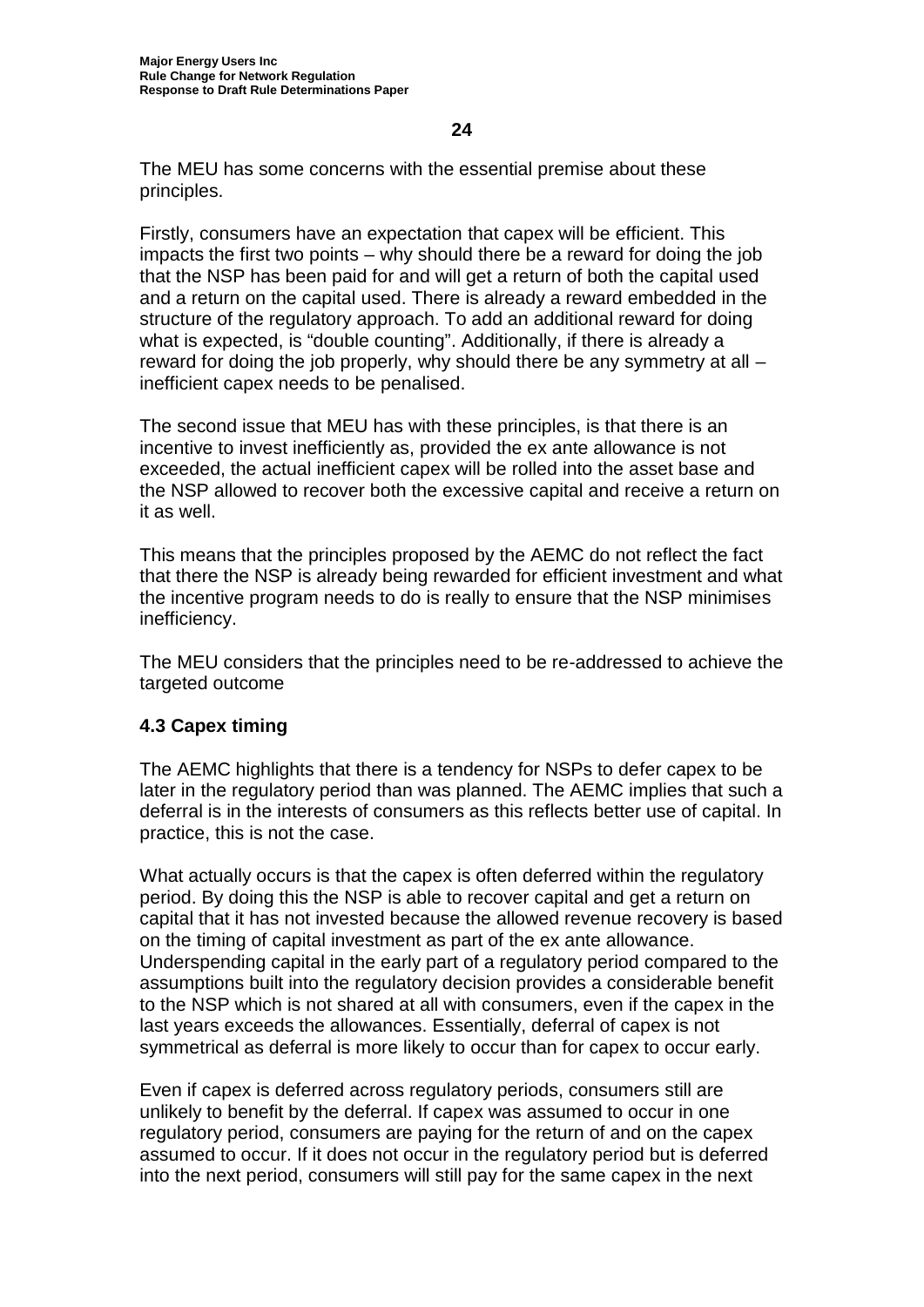period as the NSP will include the deferred project in the allowance for that period.

The approach proposed that in each year the regulator would assess the overspend and use this to assess capex efficiency with the potential for adjusting the amount of the overspend does not recognise that efficient capex could well occur in the later years, even if there is an overspend, because the capex has been deferred from earlier years.

The MEU considers that the capex incentive principles and the capex overspend controls do not provide any protection for consumers from the NSP "gaming" the capex program and gaining a considerable benefit by deferring capex to later in the regulatory period. The obverse is that consumers faced increased risk.

The MEU is concerned that the capex incentive principles developed and to be imposed on the regulator will not achieve the outcomes that the AEMC is seeking.

## **4.4 Related party margins and capitalisation**

The MEU agrees that the regulator should have the unilateral power to remove from any capex allowance a related party margin and any capitalised amount that it considers to be inefficient.

## **4.5 Summary of MEU views**

The MEU agrees with the AEMC's draft decision to:

"… to provide the AER with a number of "tools" which it can apply as it considers necessary to provide adequate incentives for NSPs to spend capex efficiently, having regard to an overall capex objective which is consistent with the NEO and RPP. These tools are:

- capex sharing schemes to be designed by the AER;
- efficiency reviews of past capex, including the ability to preclude inefficient expenditure from being rolled into the RAB. However, any exclusion will be limited to an amount that is equal to the amount of expenditure above the allowance; and
- deciding whether to depreciate the RAB using actual or forecast expenditure to establish a NSP's opening RAB." (AEMC Draft Rule Determination Paper, Page 116)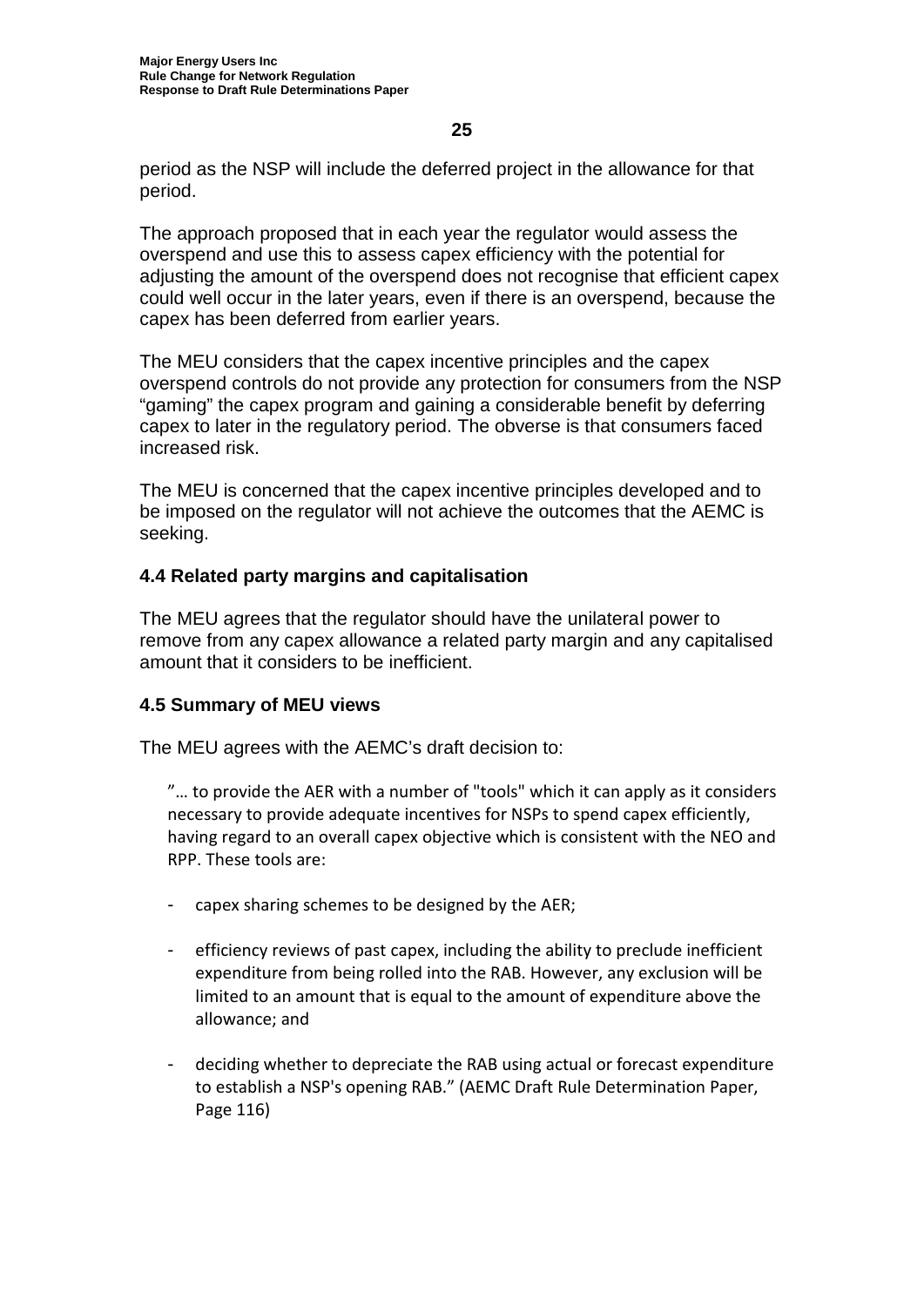However, the MEU considers that the principles regarding the capex incentive scheme need to be examined and changed to reflect the concerns that the MEU has identified in the above sections 4.1, 4.2 and 4.3.

With these concerns the MEU remains firmly of the view that the AEMC proposals will not provide a more effective tool for ensuring capex is efficient and therefore deliver an outcome for consumers which meets the NEO because the way capex is used has an inbuilt bias towards benefiting the NSP. The MEU considers that a better solution is for the regulator to have the power to undertake an ex post audit of any capex project and to adjust the amount of capex that is rolled into the asset base.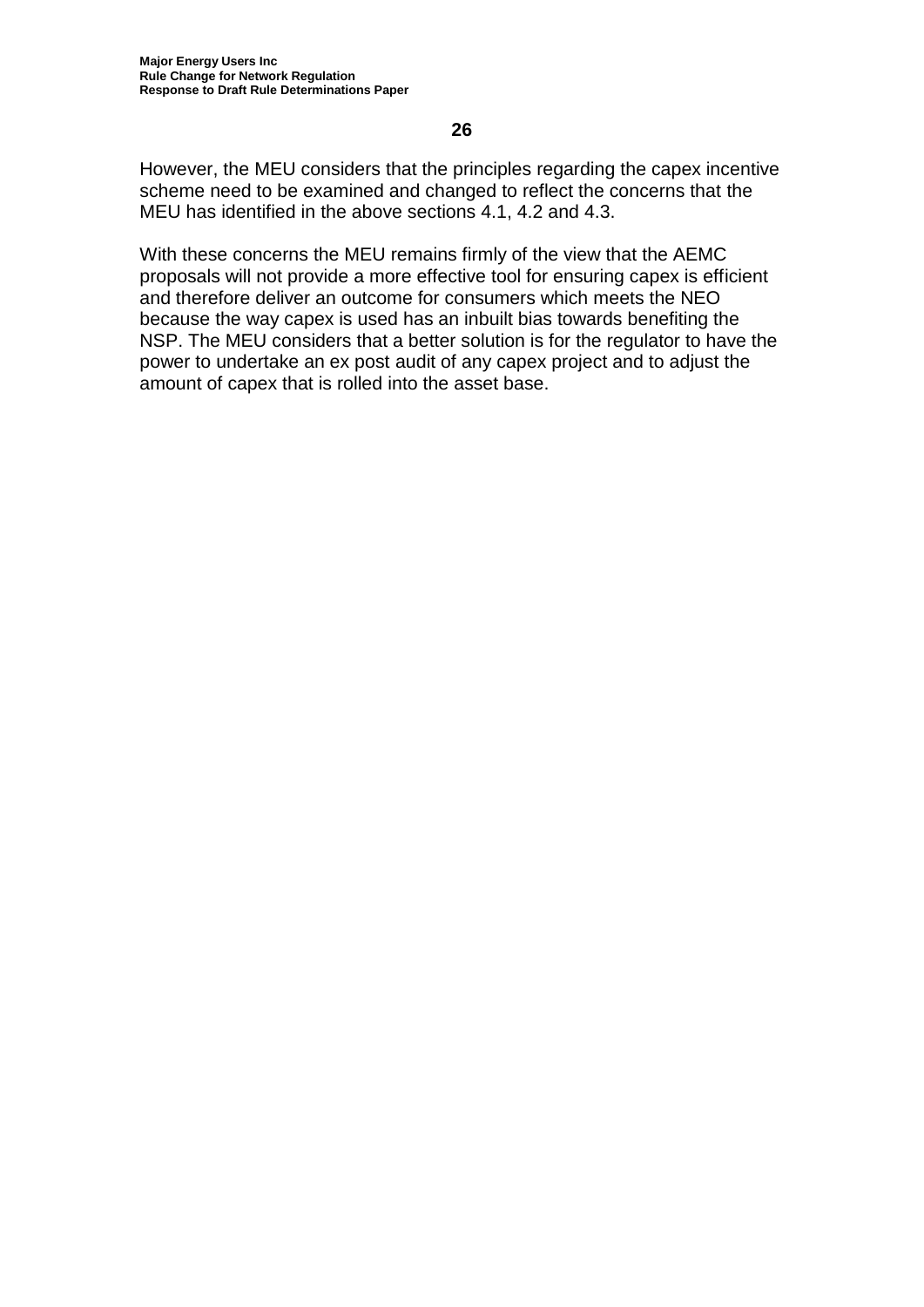## **5. Regulatory determination process and diverse issues**

## **5.1 The regulatory process**

The AEMC has provided detailed review of the processes involved in a regulatory review and has proposed a series of additional requirements aimed at improving the quality of regulation and the ability of stakeholders to provide useful input into the review processes.

The MEU agrees with the AEMC that the following additional requirements will improve the regulatory processes:

- "the NSP providing a consumer-targeted overview paper with its regulatory proposal;
- the AER publishing an issues paper outlining its preliminary key issues to assist the consumers to focus their resources; and
- the AER holding a public forum to allow consumers and other stakeholders to engage with the AER and NSP on the regulatory proposal and issues paper
- requiring the NSP to identify to the AER specific confidentiality claims in its regulatory proposal;
- requiring the AER to report such confidentiality claims on its website; and
- requiring the AER to report on its website where it receives late or out-ofscope material from the NSP
- extending the timeframe for the regulatory determination process by commencing it six months earlier;
- increasing the time for the NSP to prepare its revised regulatory proposal; and
- introducing a discretionary cross-submissions stage to target specific issues arising from submissions on the draft regulatory determination or revised regulatory proposal
- making the paper optional on particular matters that has been addressed in a previous framework and approach paper; and
- clarifying and aligning the circumstances for changing the service classification and formulaic expression of the control mechanism for